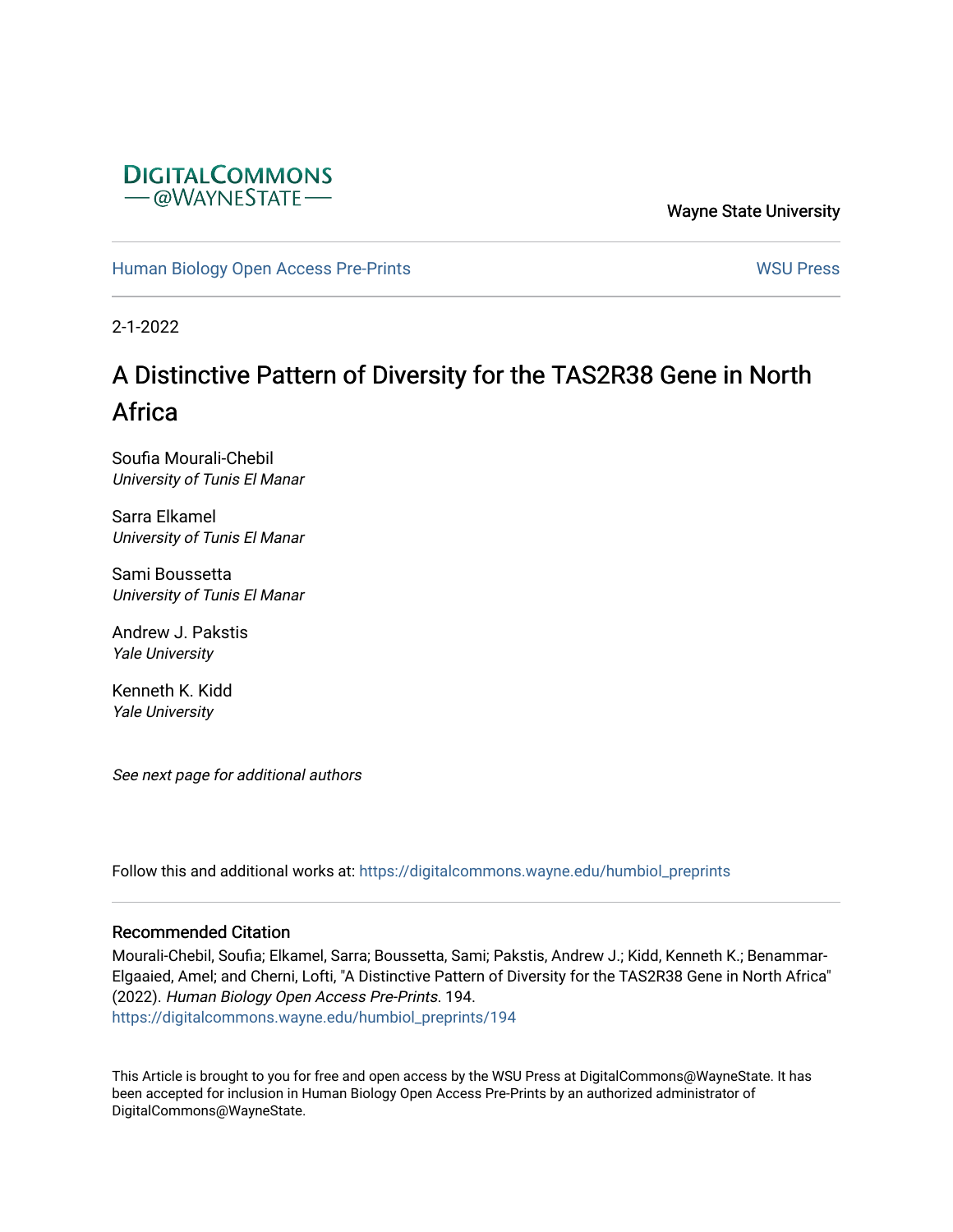### Authors

Soufia Mourali-Chebil, Sarra Elkamel, Sami Boussetta, Andrew J. Pakstis, Kenneth K. Kidd, Amel Benammar-Elgaaied, and Lofti Cherni

This article is available at DigitalCommons@WayneState: [https://digitalcommons.wayne.edu/humbiol\\_preprints/194](https://digitalcommons.wayne.edu/humbiol_preprints/194)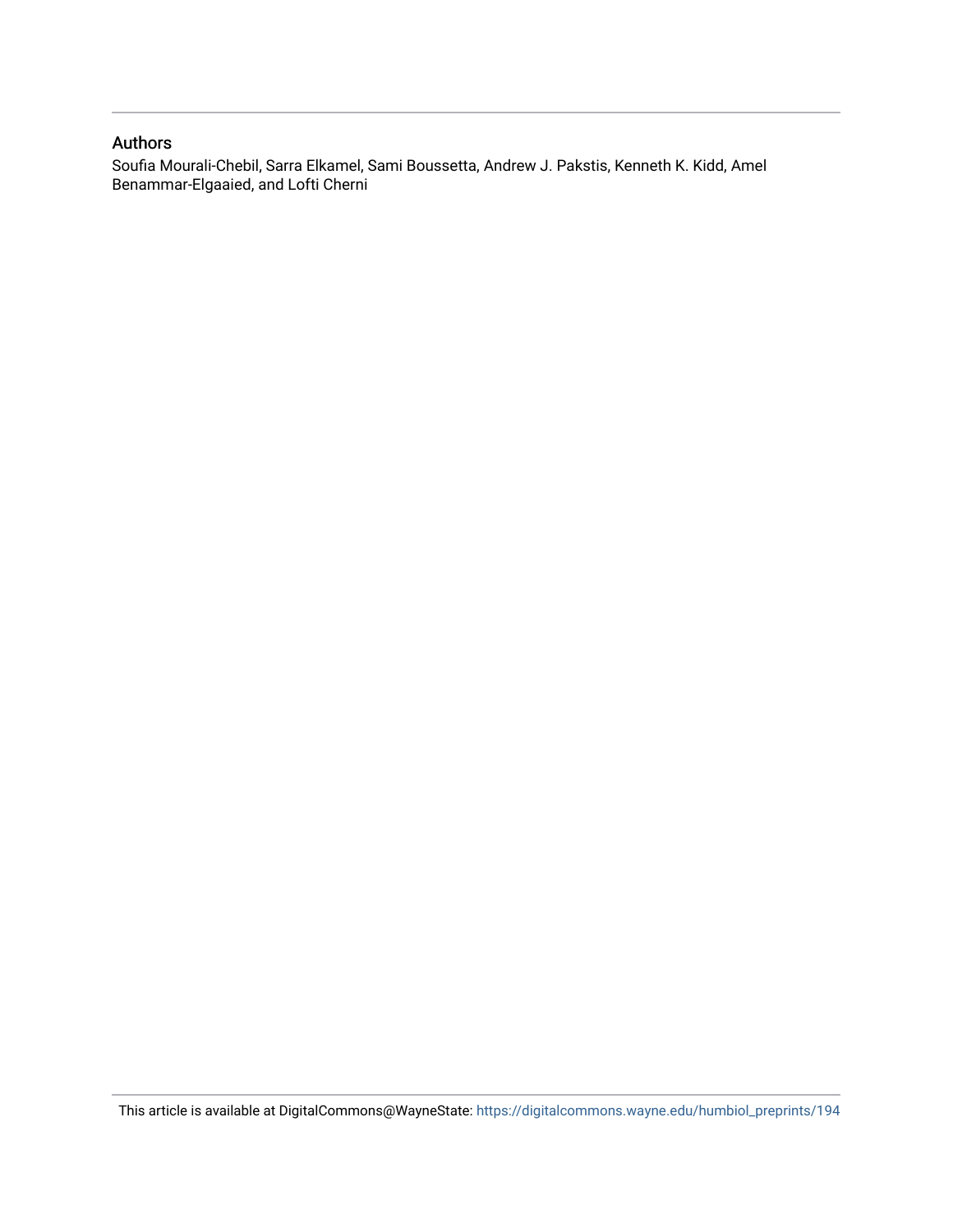### **A Distinctive Pattern of Diversity for the** *TAS2R38* **Gene in North Africa**

Soufia Mourali-Chebil,<sup>1\*</sup> Sarra Elkamel,<sup>1</sup> Sami Boussetta,<sup>1</sup> Andrew J. Pakstis,<sup>2</sup> Kenneth K. Kidd,<sup>2</sup> Amel Benammar-Elgaaied,<sup>1</sup> and Lotfi Cherni<sup>1,3</sup>

<sup>1</sup>Laboratory of Genetics, Immunology, and Human Pathologies, Faculty of Sciences of Tunis, University of Tunis El Manar, Tunis, Tunisia.

<sup>2</sup>Department of Genetics, School of Medicine, Yale University, New Haven, Connecticut, USA.

<sup>3</sup>High Institute of Biotechnology, University of Monastir, Monastir, Tunisia.

\*Correspondence to: Soufia Mourali-Chebil, Laboratory of Genetics, Immunology, and

Human Pathologies, Faculty of Sciences of Tunis, University of Tunis El Manar, Tunis 2092,

Tunisia. E-mail: mcsoufia@gmail.com.

Short Title: Diversity of *TAS2R38* in North Africa

KEY WORDS: *TAS2R38*, BITTER TASTE, AUTOSOMAL SNP, DIVERSITY, NORTH AFRICA.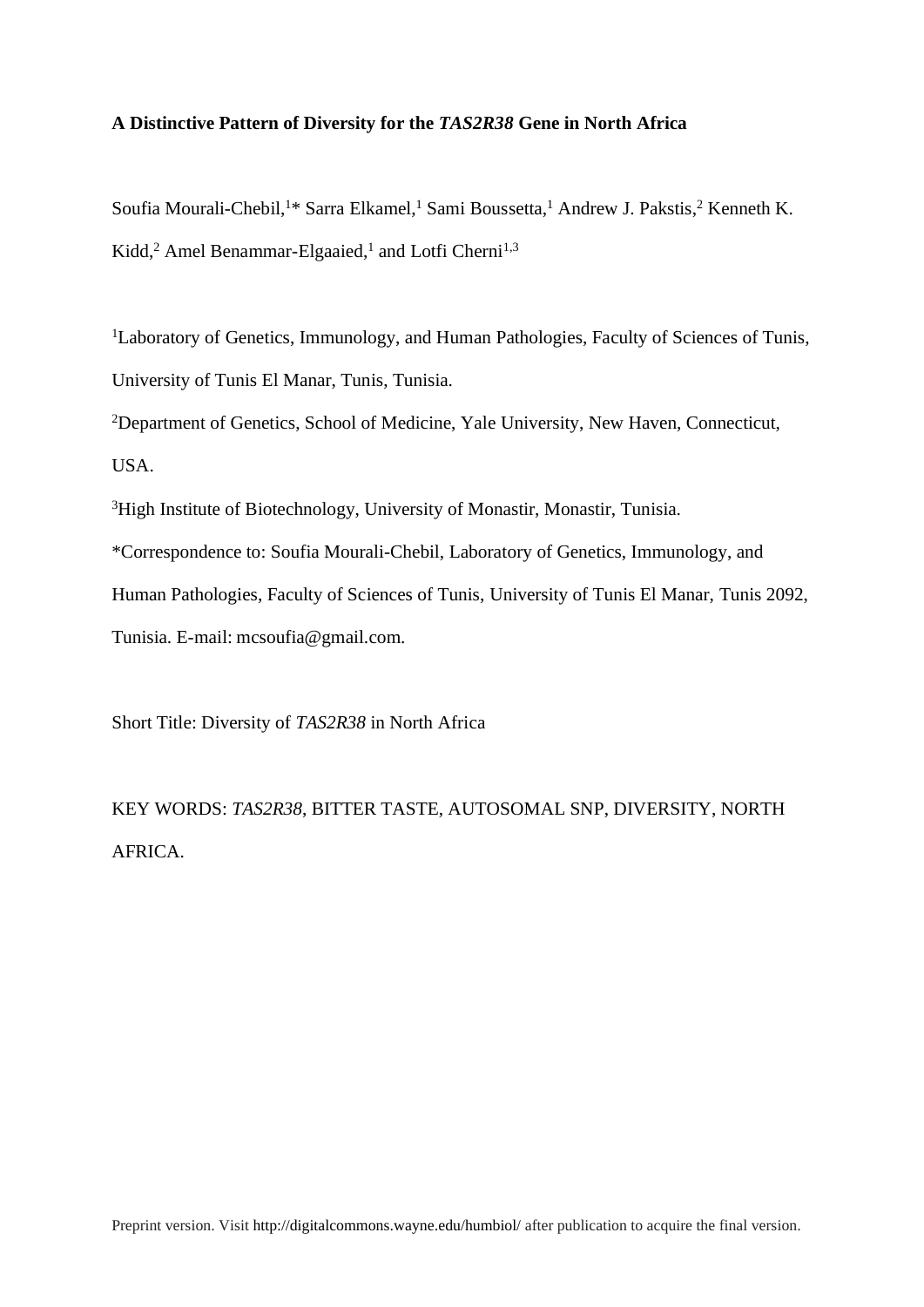#### **Abstract**

The TAS2R38 gene is involved in bitter taste perception. This study documents the distinctive diversity patterns in Northern Africa of functional SNPs rs713598 and rs1726866 at the TAS2R38 locus and places those patterns in the context of global TAS2R38 diversity. We analyzed data previously genotyped with Taqman Applied Biosystem for rs713598 and rs1726866 for 375 unrelated subjects (305 Tunisians from seven locations: Mahdia, Sousse, Kesra, Nebeur, Kairouan, Smar and Kerkennah plus 70 Libyans). Data were analyzed to present haplotypes and genotypes and were compared to the data from worldwide populations. We provide information about TAS2R38 diversity in a part of the world that is relatively under-studied. Considering respectively the two SNPs rs713598 and rs1726866, the (C-A) nucleotide haplotype leading to PV amino acid haplotype is extremely rare almost everywhere, but it is relatively frequent (between 6% and 10%) in Northern Africa where it does coexist with the globally common haplotypes (PA, AA and AV). Given its higher frequency in Northern Africa, we propose the (C-A) haplotype as a biogeographic marker for forensic purposes.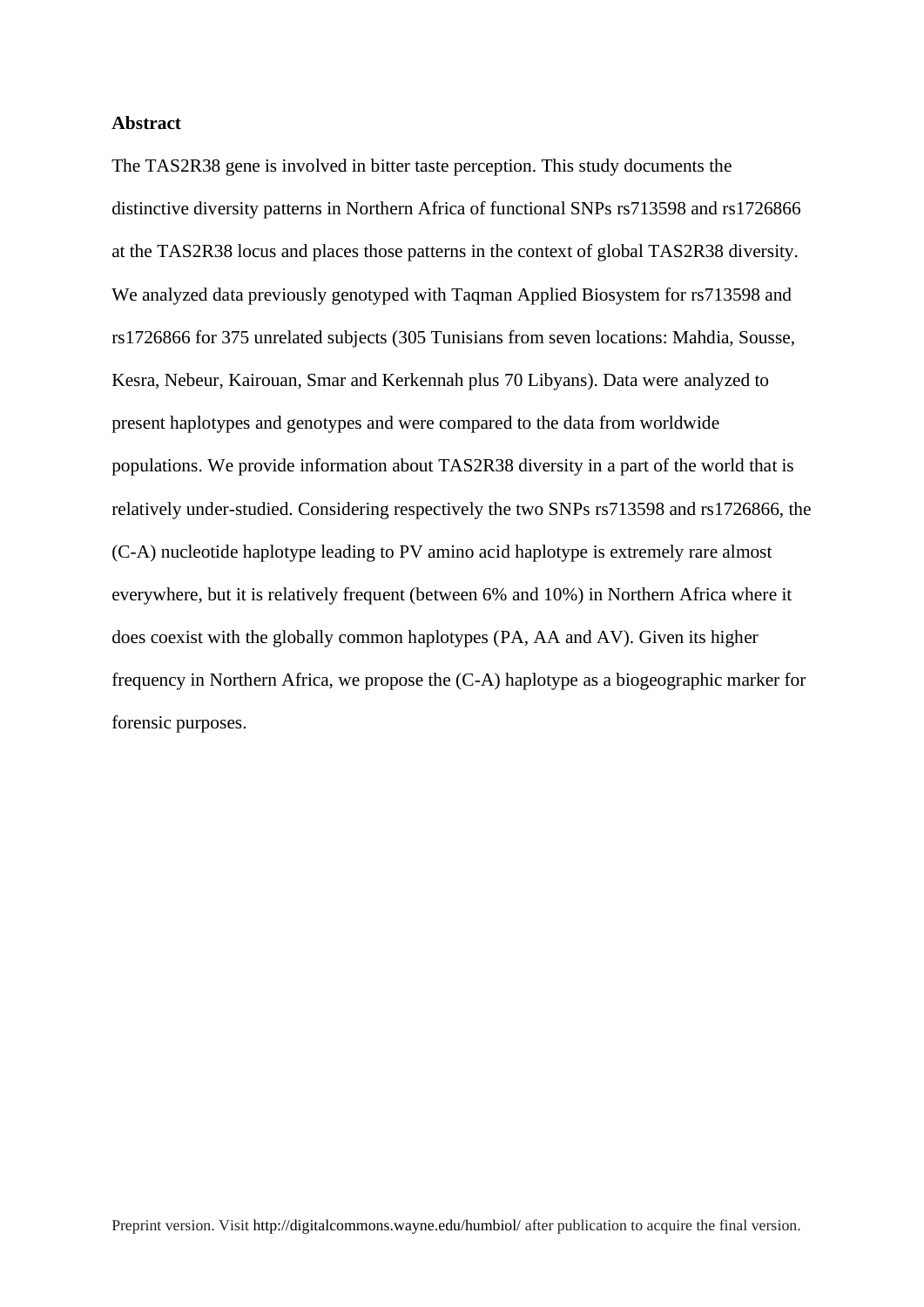The present study focuses on the SNP variation of the *TAS2R38* (TASTE 2 Receptor member 38) locus in Northern Africa. This locus has 1002 base pairs coding for bitter taste receptors binding the thiourea "–N–C=S" group (Drayna et al. 2003, Kim *et al.* 2003, Bufe et al. 2005) present in compounds such as PTC (Phenylthiocarbamide) and the less toxic PROP (6-npropylthio-uracil) often used to test the sensitivity to bitterness leading to the classification of subjects into Tasters, Non-Tasters and Super-Tasters (Fox 1932, Bartoshuk et al.1994).

A GWAS (Genome Wide Association Study) conducted by Genick et al. (2011), suggests that *TAS2R38* may be the specific gene responsible for the variation underlying PROP taste sensitivity. *TAS2R38* is a member of the 43 human TAS2R genes involved in bitter tasting and was mapped by Gross (2011) to chromosome 7q34.

Go et al. 2005 have shown that the genes implicated in bitter tasting had duplicated in non-human primates and more intensively in humans, leading to pseudo-genes and to a gradual loss of the function of tasting uncommon bitter substances. Lalueza Fox et al. (2009) have sequenced the *TAS2R38* gene in a male Neanderthal individual (labelled SD 1253) from Spain (El Sidron) and found he was a heterozygote, implying that diversification at this locus was prior to the divergence between modern humans and Neanderthals. De Sousa Cardoso e Valente dos Santos (2015) studied the differences in *TAS2R38* genotype frequencies between different lifestyles (herders, farmers and hunters-gatherers) and found that there were significant differences in Eurasians but not in Africans; while Sjöstrand et al. (2019) found, between hunter-gatherers and farmers in Africa, significant differences in taste sensitivity to quinine as well as a great divergence of genes involved in tongue morphogenesis and in taste signal transduction.

Dozens of SNPs are known in *TAS2R38*, including SNP polymorphisms altering bitter taste sensitivity to isothiocyanates (see *1000 Genomes project* website), but essentially three non-synonymous mutations affecting the receptor's activity were described on *TAS2R38*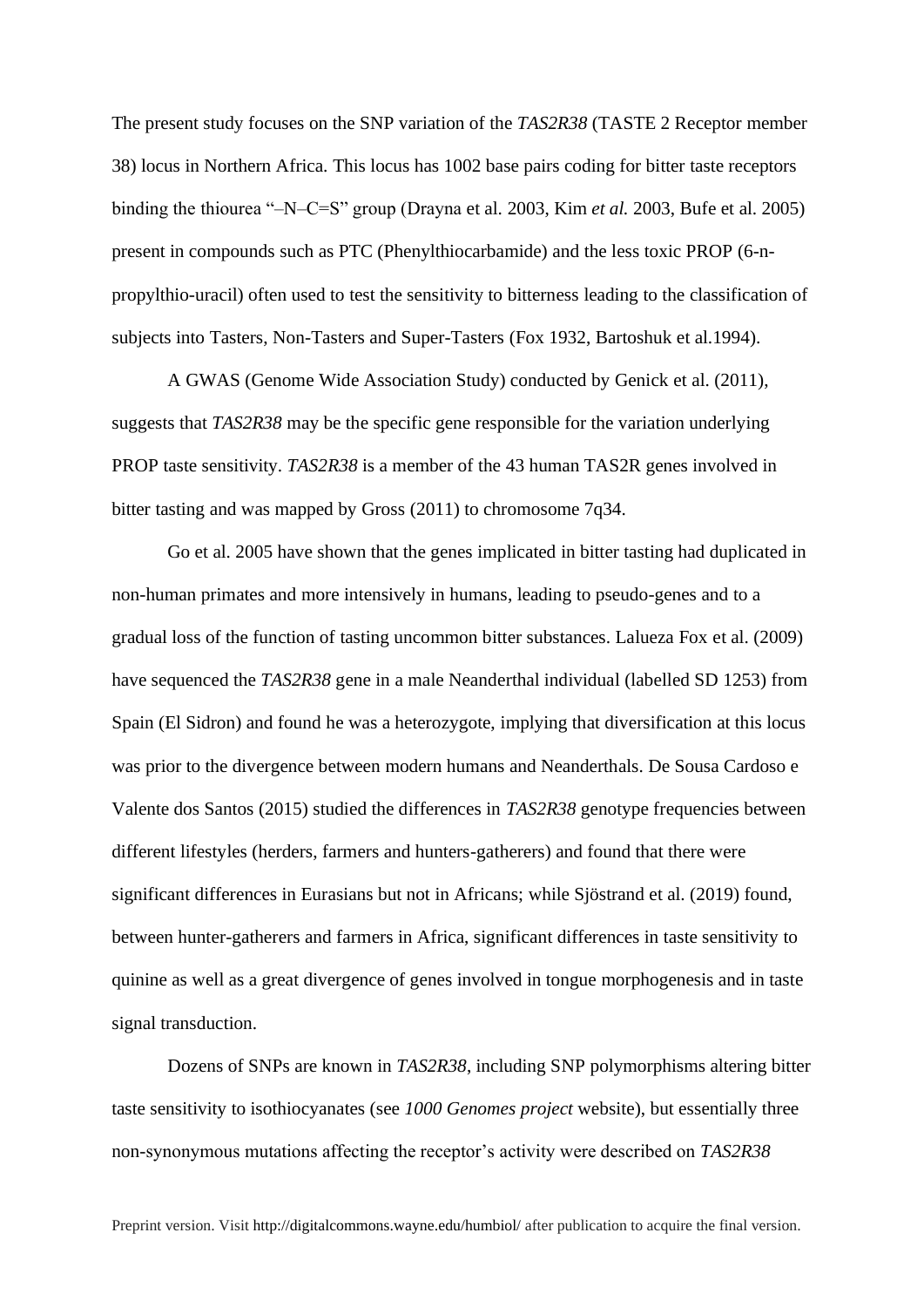(Behrens et al. 2013, Robino et al. 2014). These SNPs (rs713598, rs1726866 and rs10246939) are separated by a short physical distance and form haplotypic combinations with strong linkage disequilibrium (LD) as was confirmed by *1000 Genomes* analyses on *TAS2R38* ( $R^2 = 0.80 - 0.9$ ,  $D' = 0.997 - 0.998$ ) in worldwide populations (Risso et al. 2016). In the case of our genetically diverse Northern African populations, LD between rs713598 and rs1726866 is very low.

The first SNP, rs713598 lying in position 145, either encodes for proline "P" or alanine "A" amino acid in position 49 on the coded receptor. According to Drayna (2005), a "P" in position 49 always leads to a Taster phenotype. The second SNP (rs1726866) lying in position 785 either encodes for alanine "A" or valine "V" amino acid in position 262 at the protein level; whereas the third (rs10246939) in position 886 is either associated to isoleucine "I" or valine "V" in position 296. The meta-analysis conducted by Sjöstrand et al. (2019) showed that the three SNPs of *TAS2R38* were all significantly associated to PROP perception. It also found that PAV haplotype carriers were more often PROP Super Tasters than non-PAV. According to Genick et al. (2011), a fourth SNP (rs4726481) located very close to *TAS2R38* is also involved in PROP taste sensitivity. However, individual SNPs are less strongly associated to phenotypes than are haplotypes (Kim et al. 2003). The PAV haplotype, associated with the Taster phenotype, occurs at common frequencies >40% in most populations studied and is considered the ancestral one as it is found in the great apes (Kim et al. 2003; Wooding et al. 2004). The AVI haplotype, which is associated with the NonTaster phenotype, is also common, whereas PAI and PVI haplotypes occur at lower frequencies and PVV is almost never encountered (Kim & Drayna 2005, Kim et al. 2005, Risso et al. 2016). As for AAI, although it is rare globally, it is present with a moderate frequency in Africa (Risso et al. 2016, Sjöstrand et al. 2019) and apparently it is not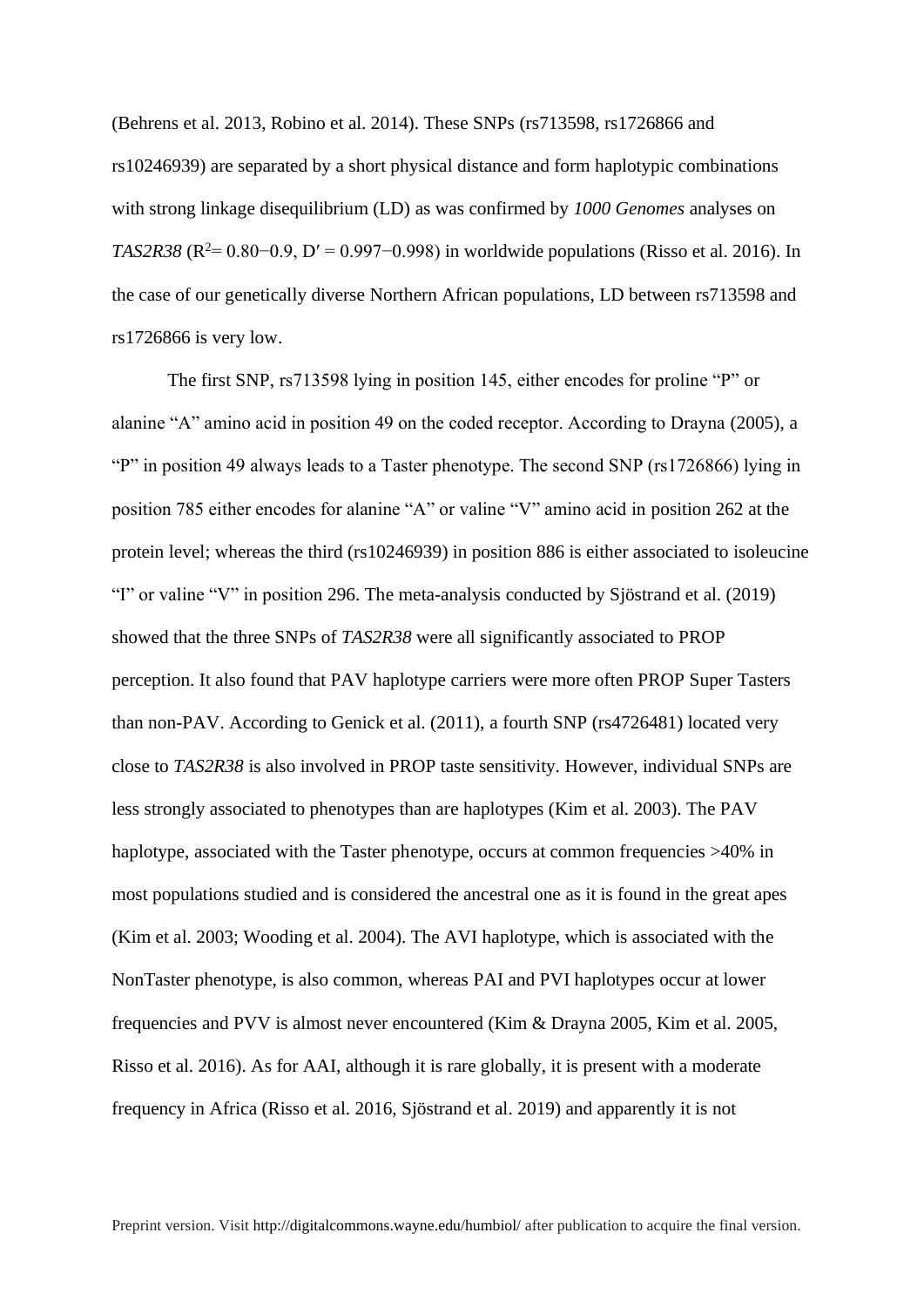associated with PTC thresholds (Behrens et al. 2013). AAV is found at low frequencies in Africans (Campbell et al. 2011) and in Tajiks (Sjöstrand et al. 2019).

The distribution of *TAS2R38* phenotypes varies according to gender and age, among and within groups of populations (Harris & Kalmus 1949, Guo & Reed 2001).

Selection studies of the distribution of genes of bitter taste receptors have detected signals of recent selection (Li et al. 2011, Sjöstrand et al. 2019) while other studies detected ancient selective forces acting before the "Out of Africa" event (Risso et al. 2016). Campbell et al. 2012 stated that ancient balancing selection likely affected patterns of variation at the TAS2R38 gene in global populations and that recent selection pressures may also have acted in Africa raising the frequencies of some rare variants. Another hypothesis claims that AV genotypes (who are normally non-Tasters) are possibly able to detect an unknown bitter substance (Wooding S. et al. 2004). Other authors (Rozengurt and Sternini 2007, Dotson et al. 2008, Shah et al. 2009, Deshpande et al. 2010, Lee et al. 2012, Gil et al. 2015) report pleiotropic effects of *TAS2R38* alleles influencing various physiological functions which then makes other selective factors than diet, good candidates for the explanation of the genetic diversity at this locus. Indeed, the pleiotropic aspects of *TAS2R38* manifested by physiological and immune functions (Tran et al. 2021) may interact with pathogens to produce selective effects. These functions could have an antagonistic effect as in balancing selection or, on the contrary, a combined action as in directional selection.

Given the documented (Duffy et al. 2004, Mangold et al. 2008, Dioszegi et al. 2019) relationship between bitter taste perception and dietary behavior and the implication of the latter in public health issues, there is an increasing interest in the *TAS2R38* polymorphism studies. So, it is increasingly important to understand the underlying patterns of food preferences and consequently of food intake which may lead to an increased morbidity in human populations. The multiplication of genotype-phenotype association studies is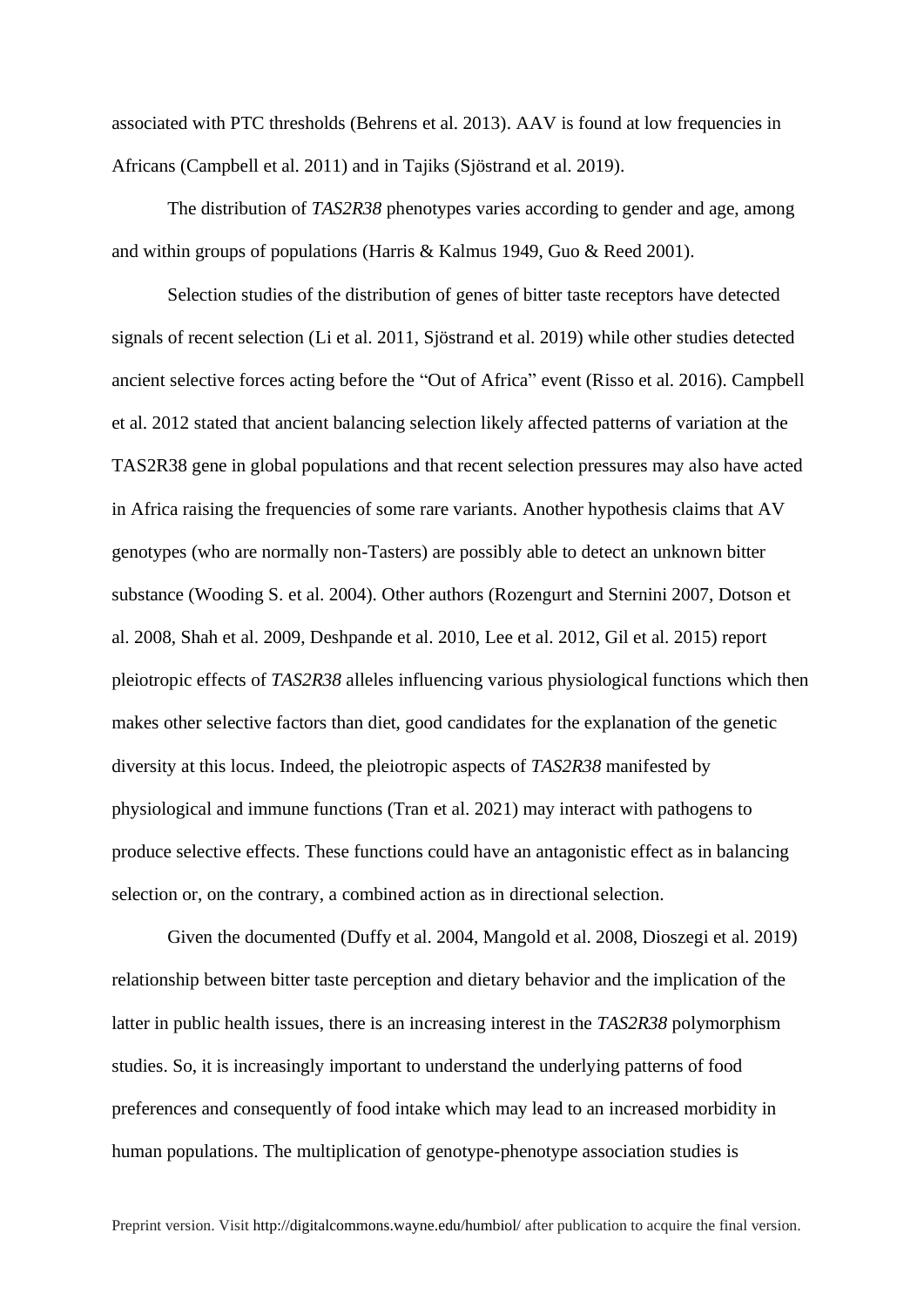potentially helpful in predicting phenotypes related to dietary behavior such as the *TAS2R38* polymorphisms. *TAS2R38* bitter taste receptors reportedly can act either as risk or as protective factors in some digestive cancers (Carrai et al. 2011*,* Yamaki et al. 2017) as well as contribute to prevention of dental caries (Wendell et al.2010). Taste receptors are not only expressed on the tongue but also by ciliated epithelial cells in airways (Shah et al.2009, Lee et al. 2012). It has also recently been reported that *TAS2R38* polymorphisms play a role in the severity of cystic fibrosis (Castaldo et al. 2020) and that *TAS2R38* is also expressed in adipocyte differentiation and leads to lipid accumulation in obese subjects (Cancello et al. 2020).

In the context of this short review (for more details see Pasquet & Hladick 1999, Diószegi et al. 2019), our purpose in the present study is to analyze the pattern of diversity of *TAS2R38* gene in the North African populations and discuss the impact of ancient admixture as well as selection, in the specific profile observed in such populations. Indeed, North African populations we have studied show a higher average heterozygosity than most of the world populations (Cherni et al. 2016) studied to date. Our sampled Northern African populations are also Mediterranean populations and are located in a geographic area of ancient human interactions within successive invading civilizations (Phoenician, Roman, Byzantine, Arab, Andalusians, Ottomans, French and South Europeans) over a Berber substrate (Despois 1964) deriving from the Neolithic Capsians and the Paleolithic IberoMaurusians. The present work was also motivated by the scarceness of autosomal SNPs variation studies reported for Northern Africa. Identifying the *TAS2R38* diversity in these Northern African populations and positioning those patterns of diversity in a global context figure among the first required steps to achieve this purpose.

### **Materials and Methods**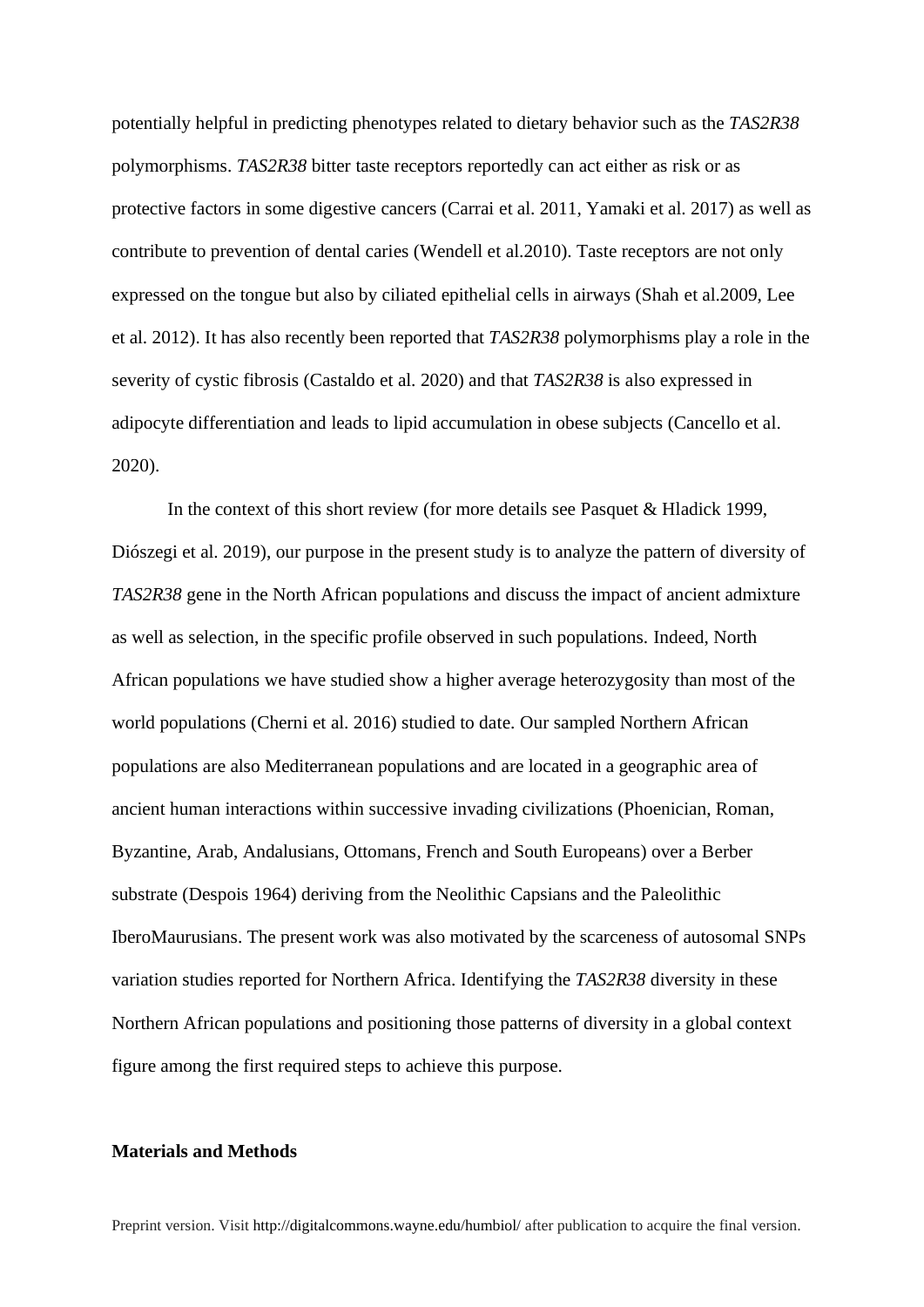Two of the three functional SNPs (rs713598 and rs1726866) at the *TAS2R38* gene have genotypes available in our population samples listed in the Supplementary Table S1. These SNPs have been genotyped by Taqman Applied Biosystem (Cherni *et al.* 2016) on unrelated individuals: 305 Tunisians coming from 7 populations spread from North West to South East (Nebeur: 12, Kesra: 42, Kairouan: 46, Sousse: 49, Mahdia: 47, Kerkennah: 47 and Smar: 62) as well as 70 Libyans coming from 6 Northern Libyan urban areas (Ghdames, Zwara, Tripoli, Masrata, Sabrata and Benghazi). The geographical locations of the North African populations are shown in Figure 1. The samples are comprised of a majority of men, since they have been used in another study involving the Y chromosome, without distinction between age cohorts.

Data analysis, relying on Phase.2.1.1 software (Stephens *et al.* 2001; Stephens & Scheet, 2005) which is based on Bayesian statistics to resolve the haplotypic phase on the chromosome, allowed us to impute haplotypes in all these populations for which genetic structures were studied using ARLEQUIN (ver 3.5.2.2) software (Excoffier & Lischer 2010). The haplotype and genotype distributions in the studied samples reveal the expected heterozygosity. The Hardy-Weinberg equilibrium was tested for each SNP separately in each population sample relying on an exact test using a Markov chain with forecasted chain length: 1000000, de-memorization steps: 100000 and steps done: 1001000. (Levene 1949, Guo & Thompson 1992). An exact test of differentiation has also been carried out with ARLEQUIN (ver 3.5.2.2) basing on a Markov chain length of 100000 steps (Raymond & Rousset 1995).

The last step of our study was to compare the results with worldwide populations (Supplementary Table S1). We compared the allele frequencies with population samples studied at the Kidd Lab. as well as from the 1000 Genomes Consortium (https://www.internationalgenome.org/), presenting the comparison in a bar plot image.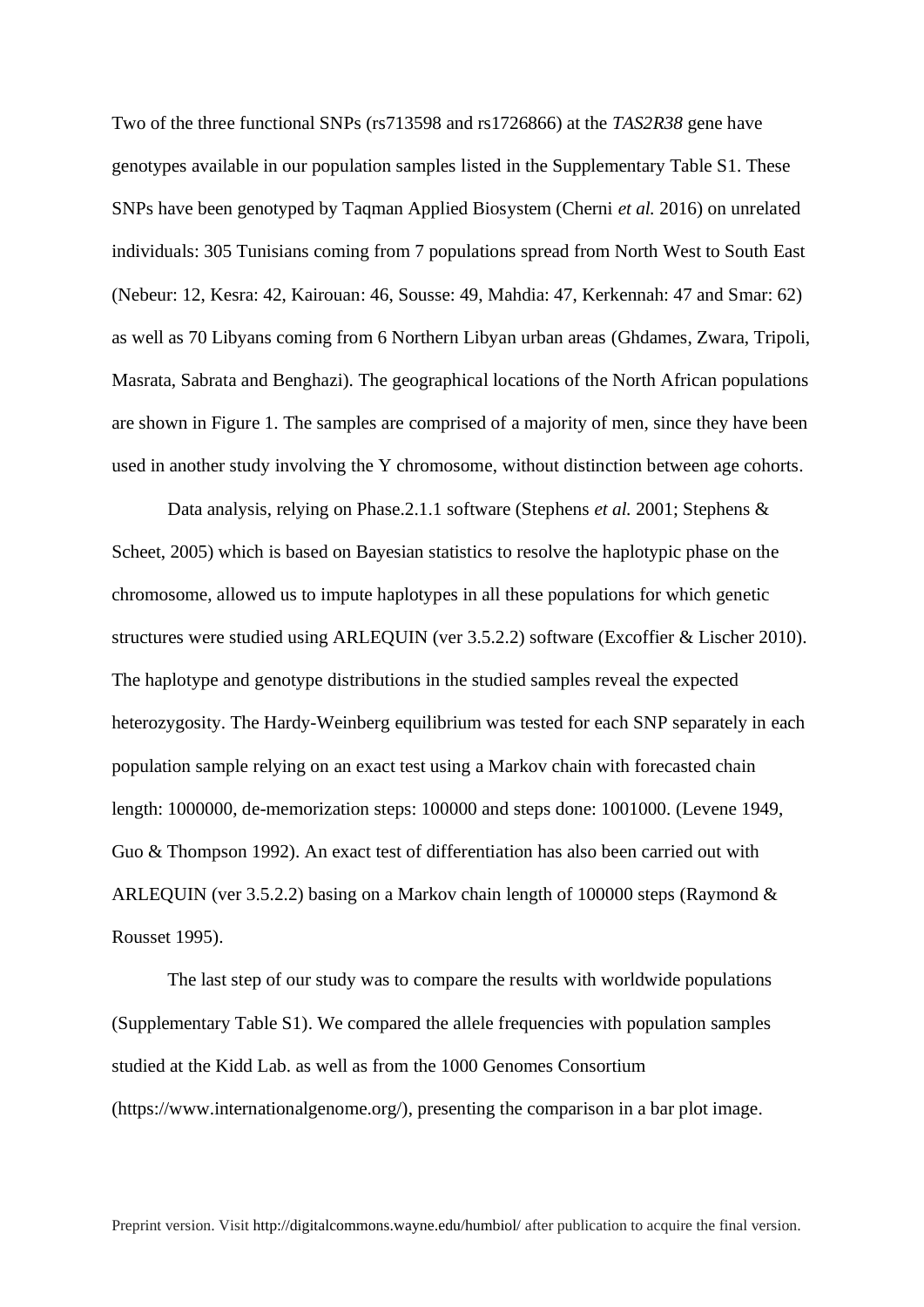#### **Results**

*1. The Following Results Were Obtained Using ARLEQUIN (ver 3.5.2.2) Software* **Allele Frequencies.** Figure 2 shows the SNP allele frequency profiles in our Northern African samples as well as in populations from around the world.

**Expected Heterozygosity.** The mean expected heterozygosity for our Tunisian and Libyan populations was around 40% for rs713598 and close to 50% for rs1726866 (Table 1). The mean expected heterozygosity for both loci was similar for our populations  $(-0.45)$ .

**Hardy-Weinberg Equilibrium.** For rs1726866: all populations were in Hardy-Weinberg equilibrium. For rs713598: all populations were in Hardy-Weinberg equilibrium except Nebeur (Supplementary Table S3). However, the nominal deviation for the Nebeur population is not meaningful (p-value  $= 0.030$  for a 5% threshold). Given the total number of Hardy-Weinberg tests done, the one result below the 5% level is not very different from what one would expect to occur by chance.

**Exact Test of Differentiation.** Supplementary Table S4 shows the result of the exact test of differentiation between populations., The population samples considered by pairs (Table S4), show two populations (Mahdia and Nebeur) significantly differentiated (Non differentiation: exact P value  $= 0.0422 \pm 0.0049$  from each other but not to the other six. The tests have been applied to all of the 28 possible pairwise comparisons. We performed a Bonferroni correction to account for the multiple testing. The adjusted  $\alpha$  was equal to  $0.05/28 = 0.00179$ . Then, since the P value of  $0.0422 \pm 0.0049$  is greater than 0.00179, we are not rejecting the null hypothesis of Non differentiation between Mahdia and Nebeur.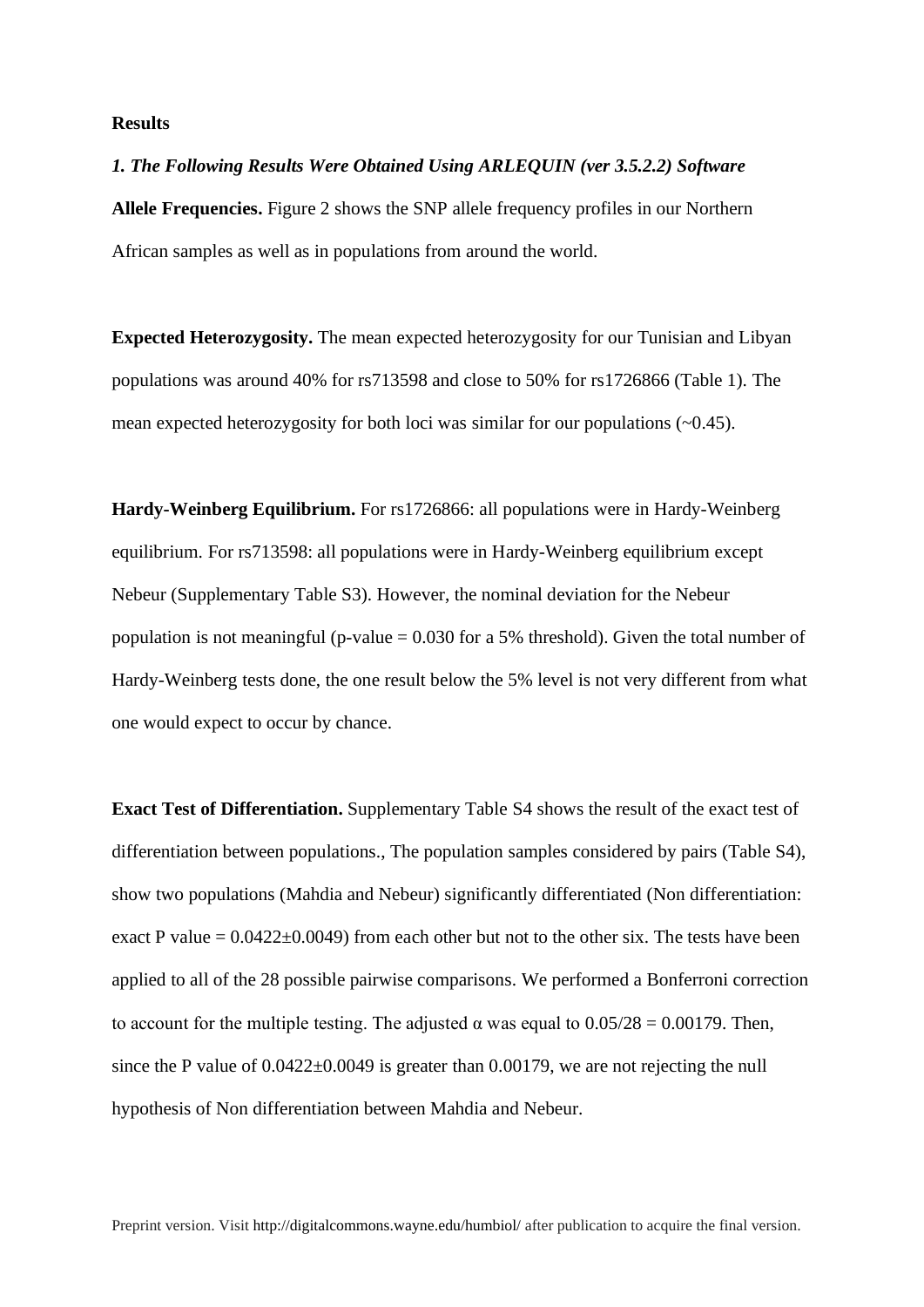#### *2. The Following Results Were Obtained Using Phase.2.1.1*

Relying on Phase2.1.1 software, we reconstructed the genotypes for the 2 SNPs of *TAS2R38* in our Northern African samples and we present the frequencies for each of the four possible haplotypes in Table 2. This table also shows the correspondence between SNP haplotypes and amino acids at the receptor level: the CG nucleotide haplotype corresponds to the PA amino acid haplotype and the GA nucleotide haplotype corresponds to the AV amino acid haplotype. Similarly, GG corresponds to AA and finally CA corresponds to PV. We will use the amino acid symbols for the alleles and haplotypes. The haplotypes are ordered from left to right in Table 2 by most to least frequent worldwide. The most frequent *TAS2R38* amino acid haplotype in the world is PA, while it is not the most frequent in Northern Africa. Indeed, the most frequent *TAS2R38* amino acid haplotype in Northern Africa appears (from Table 2) to be AV. The least frequent *TAS2R38* amino acid haplotype elsewhere in the world (PV) is present in all our Northern African samples at frequencies ranging from 6% to 14%.

We compared our Northern African samples to other studied populations from all over the world. The extent of the variation is displayed by the Figure 3 with the bar plots of the haplotype frequencies showing the populations clustered by geographical region.

The PV haplotype is extremely rare in the worldwide studied populations (Figure 3, Cherni et al. 2016), and was especially observed in Northern Africa and at lower frequencies in some other populations (Mexicans, Southern and Central Asians, Sub-Saharan Africans). In fact, PV haplotype has been observed 82 times (out of 2164 total observations), of which 68 observations have occurred in North African individuals (supplementary data Table S2). Both haplotypes PA and AV are present in every continent, while AA was practically absent in Asia.

We observed great haplotype diversity in all the North African studied populations (Figure 3). All four of the possible haplotypes occur at common frequencies in North Africa.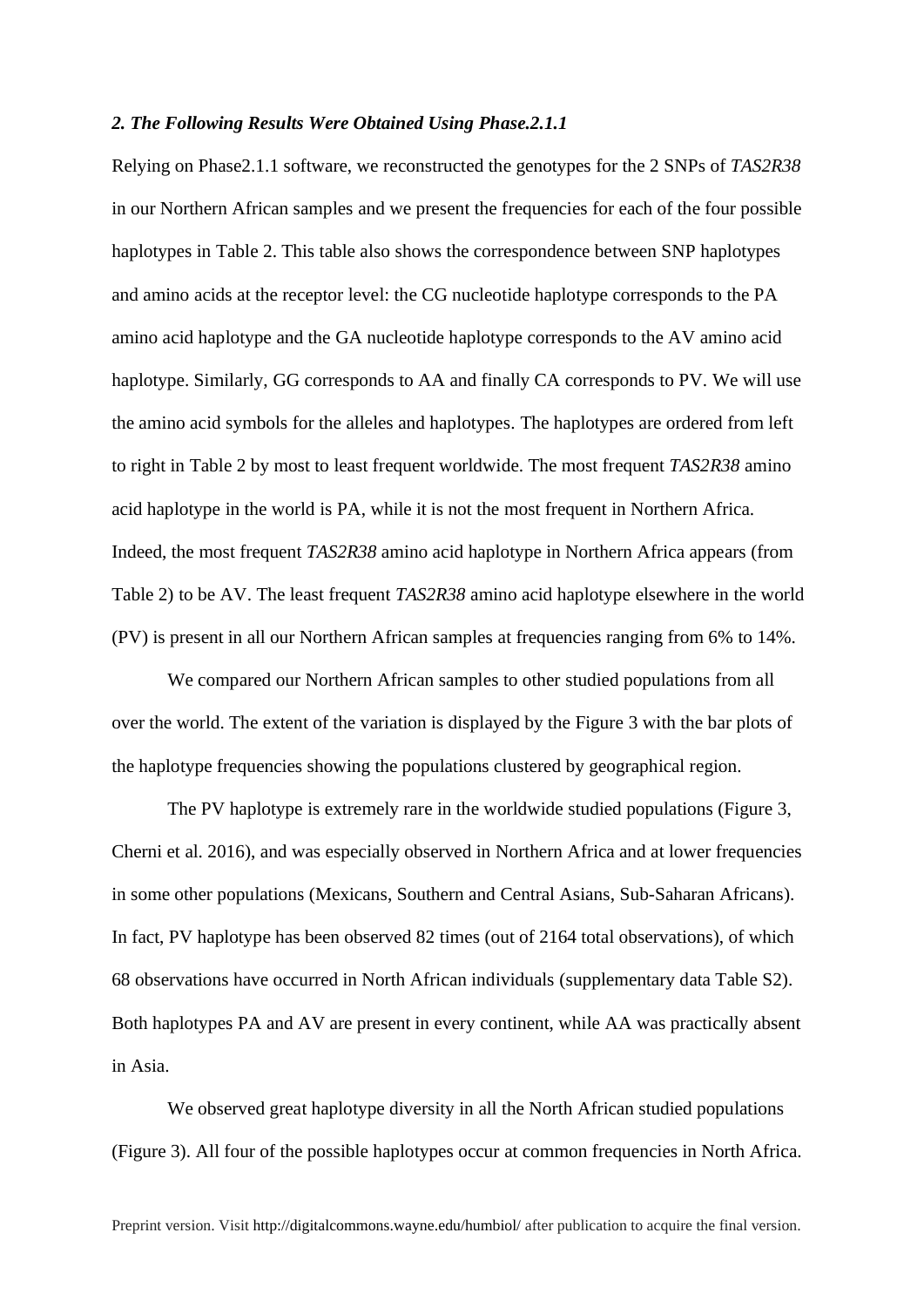In other world regions only two or three of the haplotypes typically occur at common frequencies. Indeed, we found a relatively high proportion of AA and AV haplotypes (around respectively 30% and 40%), while PA and PV haplotypes are found in lower proportions. Libya and Tunisia showed almost the same frequency for each haplotype. Similar frequencies are also found in the case of Sousse and Mahdia on the one hand and Kesra and Nebeur on the other. These populations are geographically close to each other (Sousse and Mahdia are distant by 58.6 kms in the flat region of Sahel; Kesra and Nebeur are 90.9 kms apart in the High Tell mountainous region). We also noticed the presence of PV haplotype (mainly in Smar and Kairouan).

## **Discussion**

We find a distinctive pattern of diversity of the *TAS2R38* haplotypes based on SNPs rs713598 and rs1726866 across world regions. All four of the possible *TAS2R38* haplotypes occur in our population samples from locales in Tunisia and Libya at common frequencies >6% (Figure 3) and this North African region is the most genetically diverse of the major world regions studied at this locus. In African populations that have been studied south of the Sahara, we see the next most diverse region such that three of the haplotype alleles (PA, AA and AV) are usually present at common frequencies. Beyond Africa, the populations in the regions for which we have frequencies typically have no more than one or two of the three present and occurring at common frequencies. Especially interesting and distinctive compared to other world regions is the relatively common occurrence in North Africa of the PV haplotype and the relatively low frequency of the ancestral PA haplotype. In a previous report analyzing a few hundred loci spread across all of the human autosomes, Northern Africa showed a distinct and ancient genetic background compared to other world regions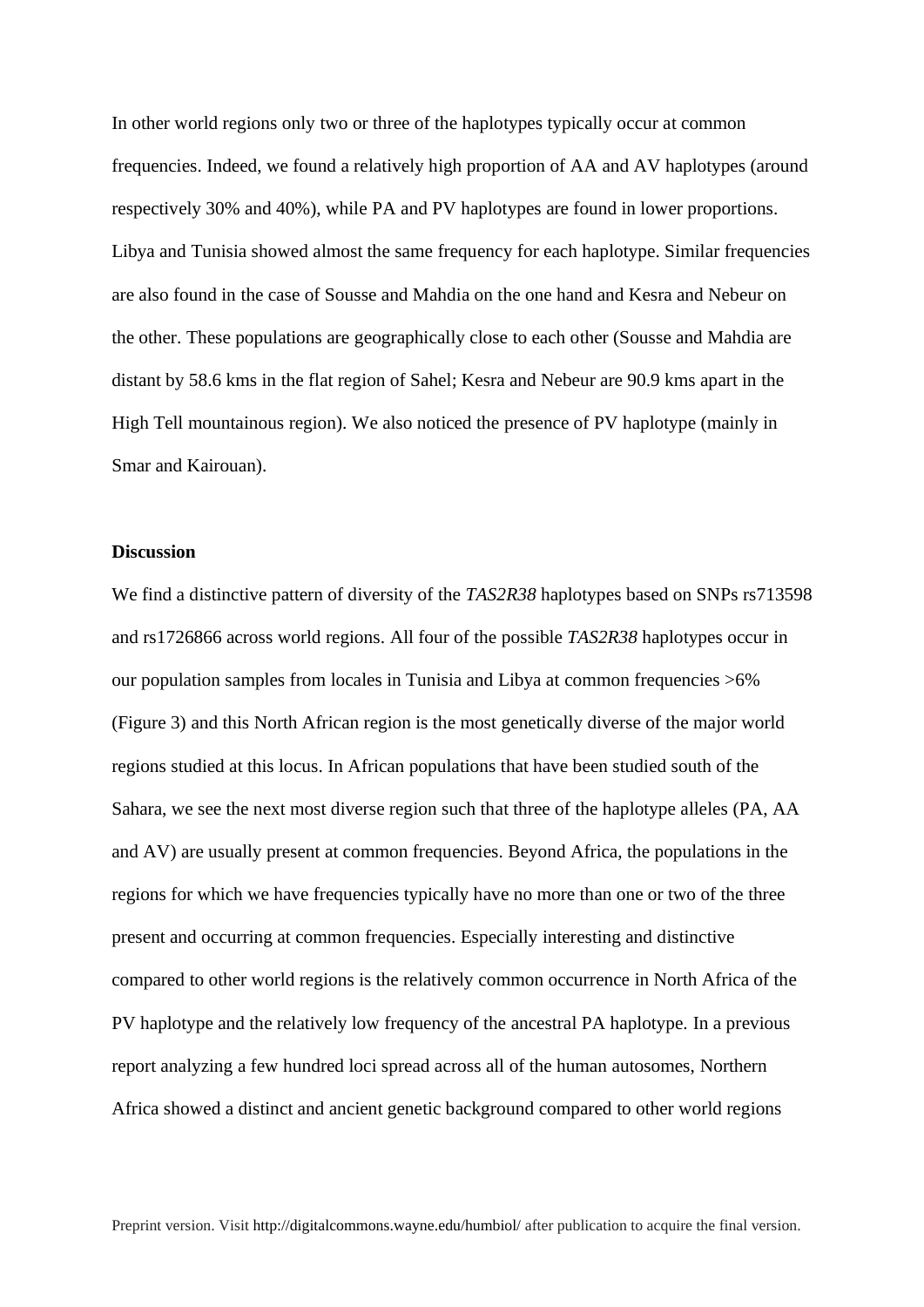(Cherni *et al.* 2016). The *TAS2R38* locus is clearly one of the especially noteworthy gene regions contributing to North Africa's distinctiveness among the major world regions.

#### *Genetic Structure of Northern African Populations*

**Non-Differentiation among North African Populations.** After applying the Bonferroni correction over the results of the test of differentiation between all pairs of samples it appears that there are no populations significantly different from each other although Cherni et al. (2016) invoked a strong differentiation among localities, in relation with their complex population histories with differential genetic contributions from diverse peoples. For instance, in Mahdia, ancient capital located in Central Eastern Tunisia, Ottomans (who were themselves genetically diversified) have greatly contributed to its initially Berber-Arab genetic pool (Delarosbil 2006); while in the case of Nebeur (small locality in Northern Western Tunisia) the initial Berber genetic pool has only known admixture with Arab tribes (Monchicourt 1913).

**Acting Processes.** We described the genetic structures of Northern African samples in order to try to understand the reason why the PV haplotype frequency is higher. We have unfortunately not yet the adequate tools to test the effect of evolutionary pressures; thus, we will consider genetic drift as the most likely to raise the frequency of derived alleles over generations. Demographic events (such as bottlenecks or migrations) may have affected the frequency of some unusual haplotypes like PV. In the same way, the well documented ancient admixture in Northern Africa (Cherni et al. 2016) may have generated, given the huge number of generations available since Prehistoric times, new haplotype combinations explaining the presence of regionally different locus frequencies as well as the low Linkage Disequilibrium between non synonymous mutations. Theoretically, selection pressures could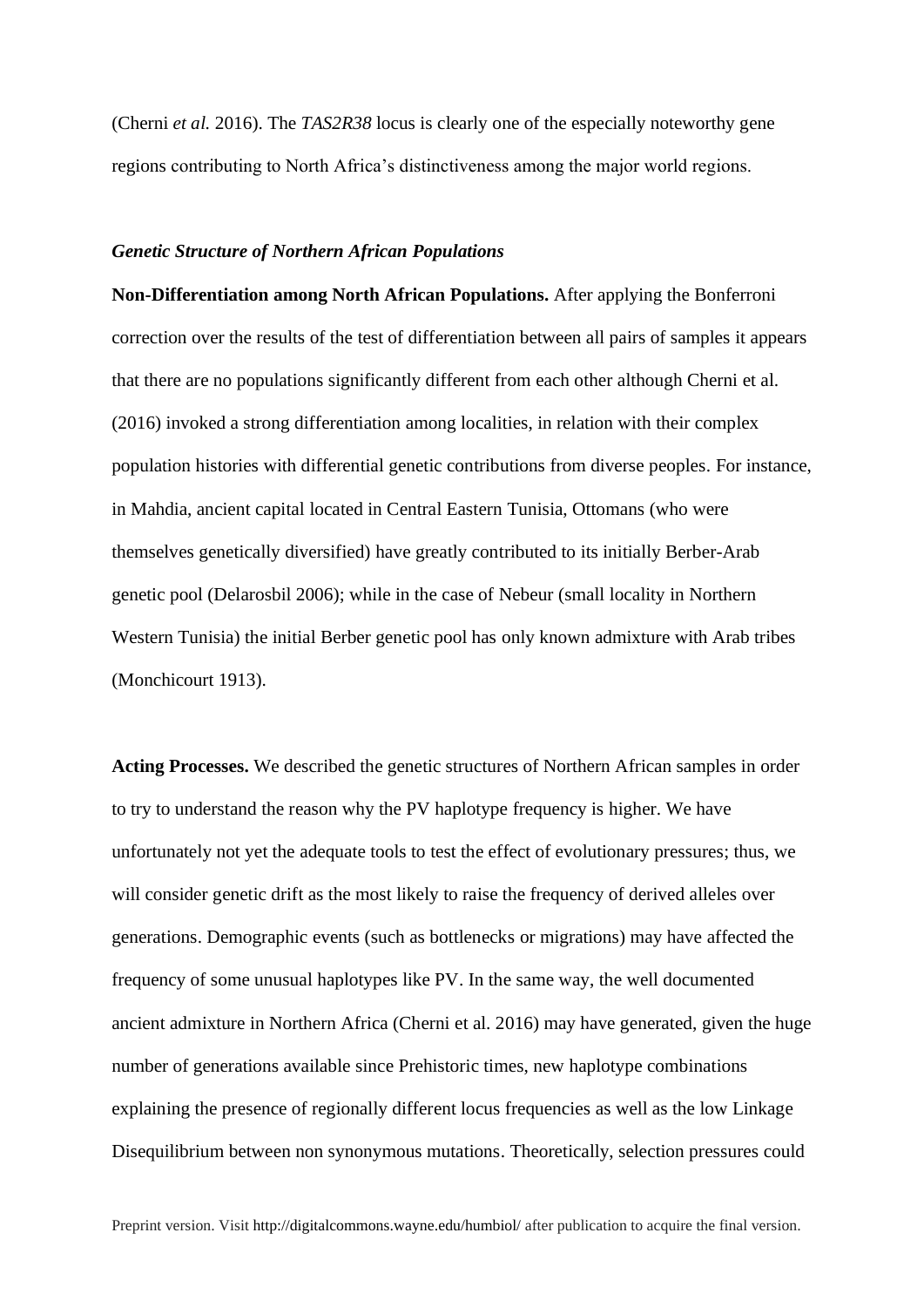have played a role in raising PV to common frequencies (in the 6 to 15% range) over time but assessing such a possibility must await collection of the appropriate evidence.

#### *Comparisons of the North African Samples with the Rest of the World*

As we have shown above, the comparison of our samples to those collected worldwide from the Kidd Lab and from the 1000 Genomes Consortium identifies North Africa as a distinct world region which is characterized by its higher haplotype diversity, especially the presence of the PV haplotype at common frequencies. Certainly, *TAS2R38* haplotype frequencies (combined with other gene region data) would contribute to differentiating Tunisia/Libyan populations from other world regions in an ancestry inference analysis like the STRUCTURE or ADMIXTURE computer programs.

## *Association with Tolerance to Capsaicin?*

The PV haplotype is also found, at very low frequencies (less than 2%), in the Mexican population of Los Angeles as well as in Malaysia, Mongolia, Bengladesh, Pakistan and in Telugu speakers (from Southern Central Asia) as well as in Afro-Americans mostly of Western African ancestry (Figure 3). Interestingly, in all these populations, as well as in Tunisia, traditional meals are often very "spicy" and based on the consumption of hot chili pepper, for instance in 2000 the annual mean per habitant in Tunisia was reported by Khaldi et al. (2009) to be of 10.6 kg.

Is the PV haplotype causally related to the tolerance to hot spicy taste? Might the nonzero frequency of PV haplotype have been culturally influenced by the culinary preferences of the populations? If so, then this finding would support the relationship of the variation at *TAS2R38* locus with dietary behavior.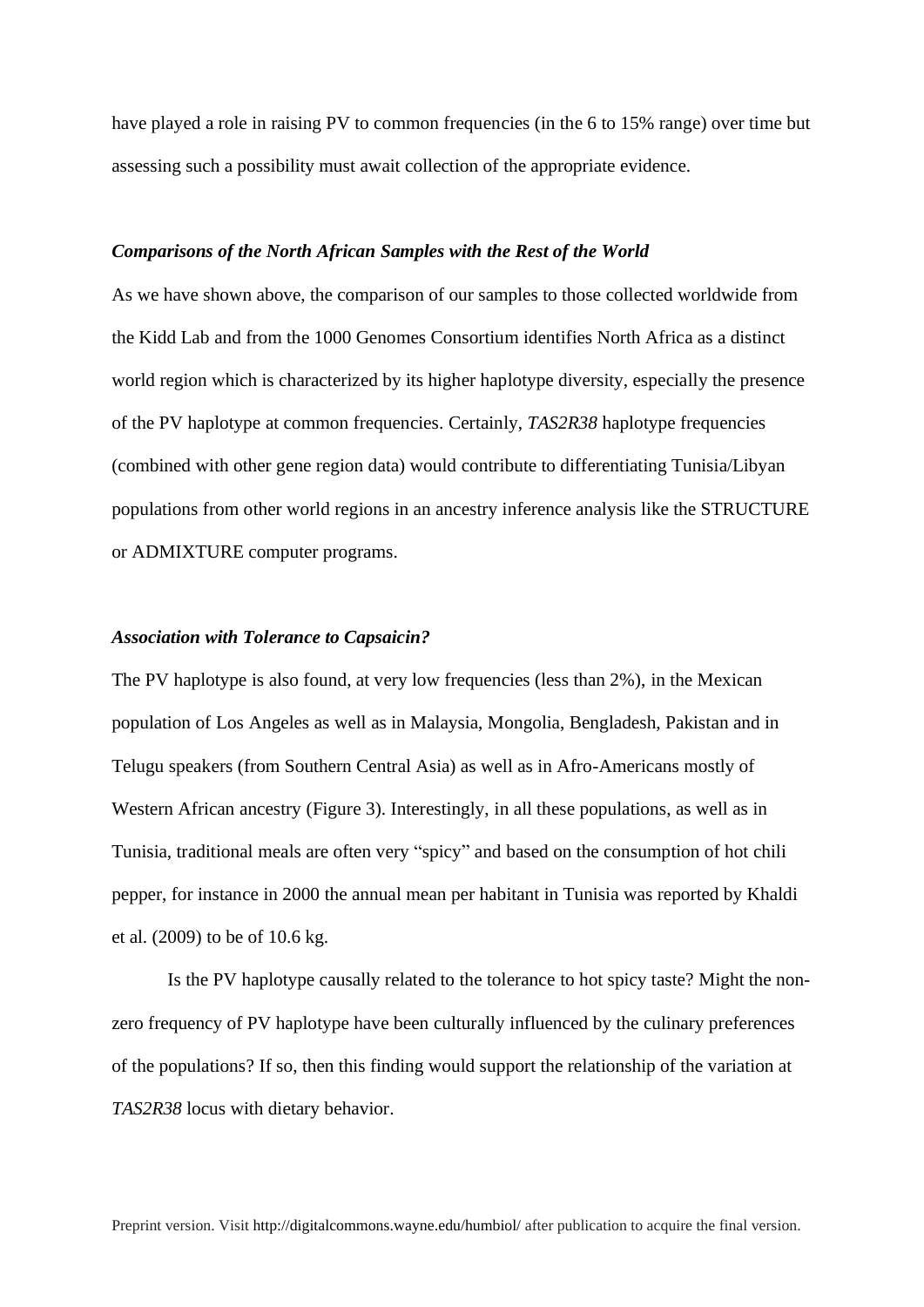A reasonable speculation to explore in a future work would be that if much larger sample sizes had been collected and studied then more populations might be found to carry PV at rare to very low frequencies. Nonetheless, this exciting possibility should be explored using for example the Scoville scale (Scoville 1912) of spiciness perception (which depends on the content in capsaicin) and trying to detect a correlation between mean rates of tolerated capsaicin in populations and the frequencies of PV. This despite the fact that Nolden et al. (2020) have demonstrated that burn from capsaicin was associated to PROP bitterness but not to *TAS2R38* genotypes. Yet, they also showed that this correlation to PROP bitterness was increased when the subjects were grouped according to their *TAS2R38* genotypes.

## *Limitations*

The third SNP (rs10246939) has not been investigated in the present study because it is only available in the study of Karmous et al. (2018) and over Tunisia as a whole without distinguishing between populations. They found a relationship between fat and bitter taste perceptions playing together a crucial role in obesity and have also shown that both *TAS2R38* SNPs, rs1726866 and rs10246939, are associated with obesity. However, the third SNP (rs10246939) and even the fourth (rs4726481) should be included in a future study to see if the diversity of *TAS2R38* haplotypes in Northern Africa is even more interesting than what we have reported here. What could be the effect on the Northern African pattern of *TAS2R38* diversity? Would it be further amplified? Essentially, this effect would tell us which of PVV or PVI is more frequent in Northern Africa. The strongest inferences will also be possible if taste perception phenotypes (and/or other phenotypic data) and genetic marker data are being assessed in the same study in order to determine if the PV haplotype is correlated with phenotypic variation.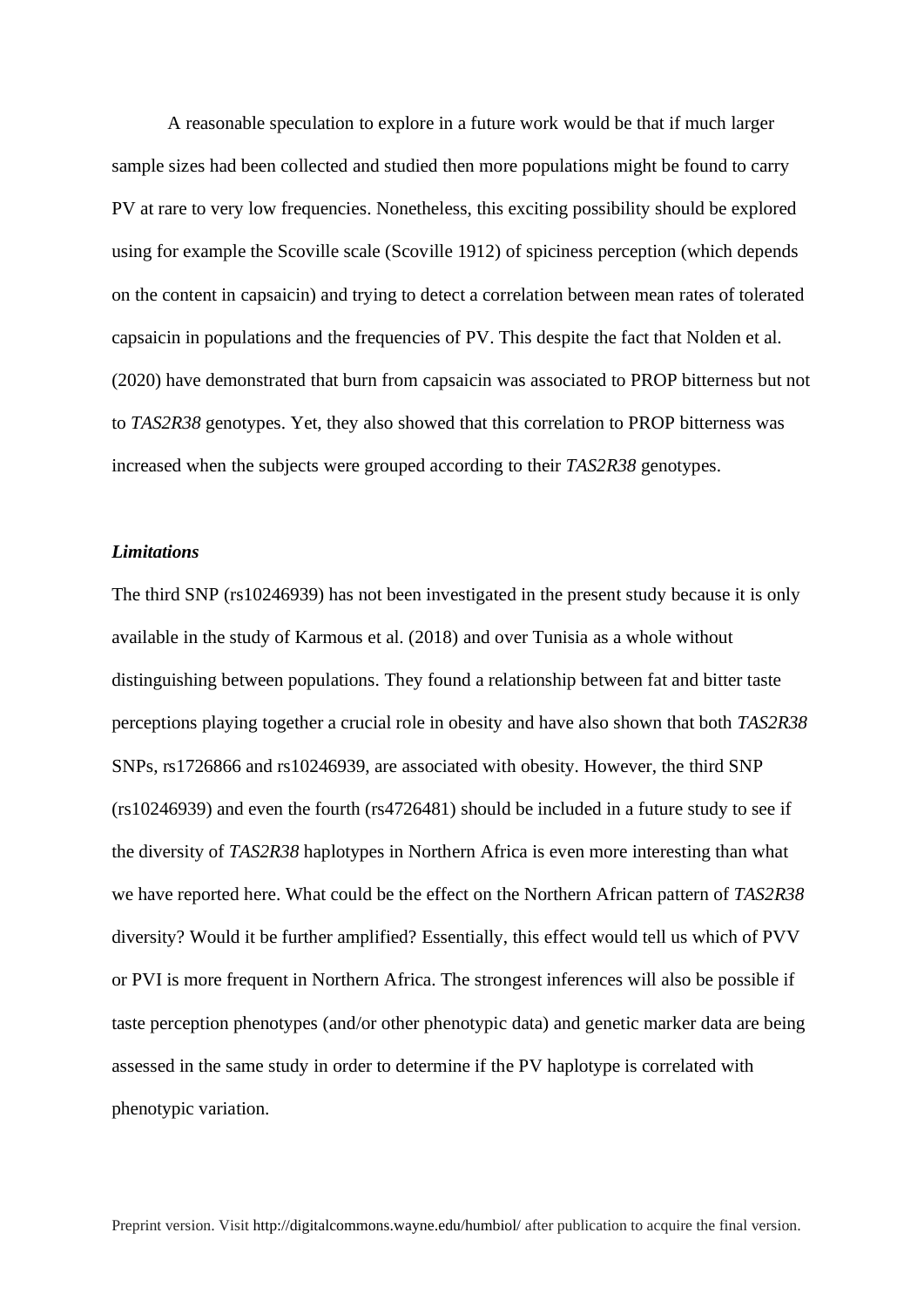Then sequencing rs10246939, as well as some of the dozens other *TAS2R38* known SNPs, on the same samples of populations may be of great help in disentangling the specific picture of Northern African genetic diversity. Assessing the role of multiple demographic factors properly will require larger sample sizes. Most of our sampled groups are from small communities where we may not be able to enlist enough random, unrelated individuals.

#### *Conclusions*

The present paper contributes to our understanding of the genetic relationships of autosomal diversity among North African populations and the extent of their resemblance to populations in other world regions. Overall, the population samples from Libya and Tunisia, are very similar. However, when we consider the populations individually, the specificity of each sample becomes obvious (Figure 2 and 3) although we finally did not find significant differences between our sampled populations. Nonetheless, in expectation of a genome-wide data analysis to better assess population structure, it is worth repeating the conclusion of Cherni et al. (2016) that Tunisians should be sampled according to their locality of origin given the potential for strong differentiation among localities, due in part to the differences in complexity of their known population histories with many contributions of Berber, Arab, Andalusian, Phoenician, etc ancestries.

#### **Perspectives**

The relatively high frequency of PV may be explained so far by genetic drift. However, it would be worthwhile testing other hypotheses in future studies. In the case of selection, for example, we need high density SNP data extending 100 to 200 kb sequence information on either side of the *TAS2R38* gene in North African population samples and from populations in other nearby geographical regions. Of course, separate studies looking simultaneously at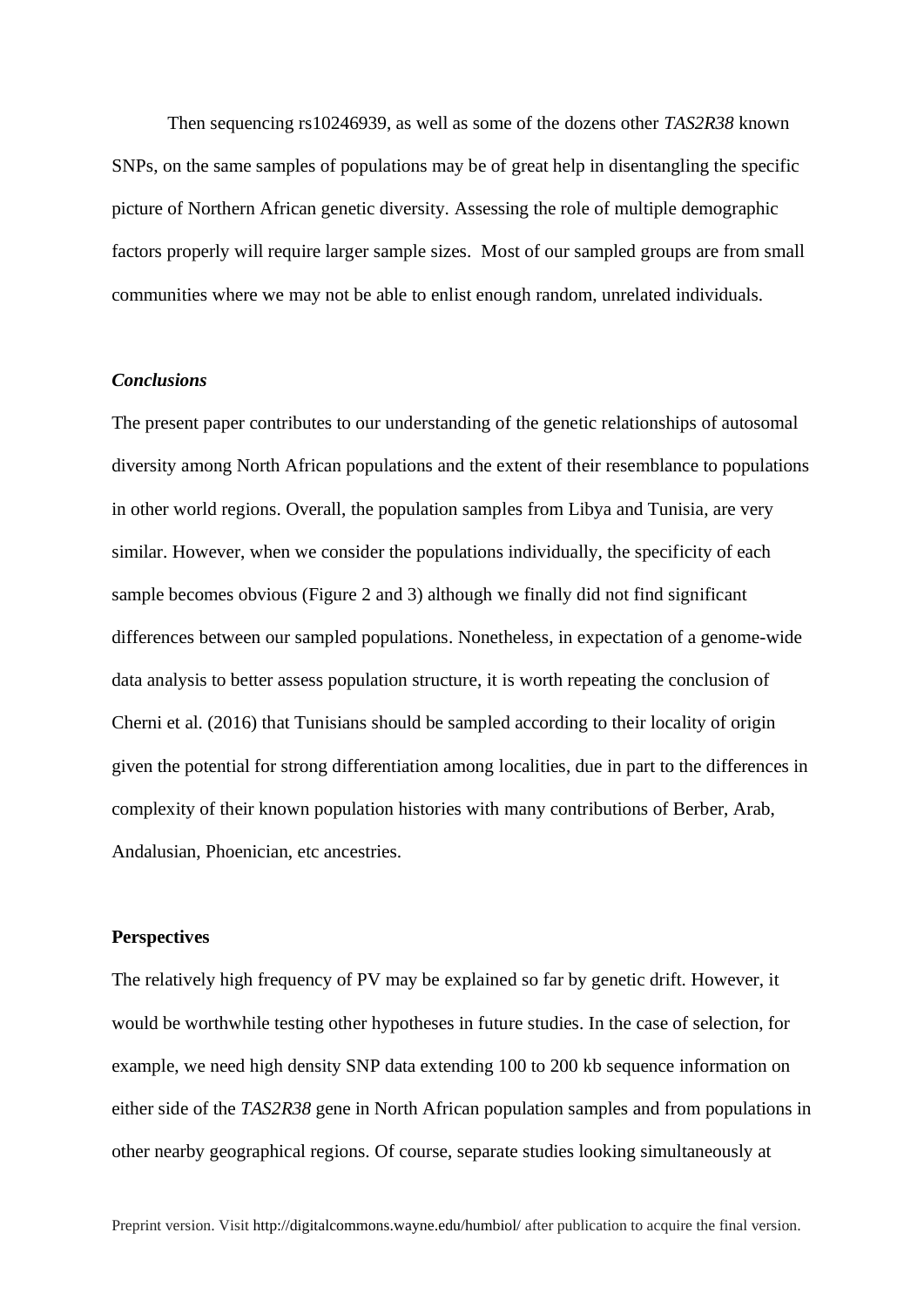various genes affecting bitter-taste perception along with taste and olfactory phenotypes would also be very helpful in evaluating the possible explanations for the *TAS2R38* haplotype differences.

*TAS2R38* SNP variation for rs713598 and rs1726866 shows high differentiation in Northern Africa. The (C-A) haplotype coding for PV, given its higher frequency in Northern Africa, would make a good biogeographic marker serving *forensic* purposes as it is, indeed, extremely rare elsewhere; even though (C-A) is not a microhaplotype, since its size is larger than 300bp (Oldoni *et al.* 2018). Then instead of detecting mixture it would be interesting at least in helping to infer ancestries.

It would be interesting to increase the number of sampled Northern African populations in order to better understand the evolutionary process which has been acting on the considered locus in this area. Arabian Peninsula samples should also be included in future studies, in order to disentangle which of the Berber or the Arab genetic contributions was responsible for the higher frequencies of PV.

#### **Acknowledgments**

This work was partially supported by the Tunisian Ministry of Higher Education and Scientific Research as well as by the University of Tunis El Manar. Special thanks go to the thousands of individuals around the world who volunteered to give blood and saliva samples to make this study possible.

*Received 21 October 2020; accepted for publication 18 September 2021.*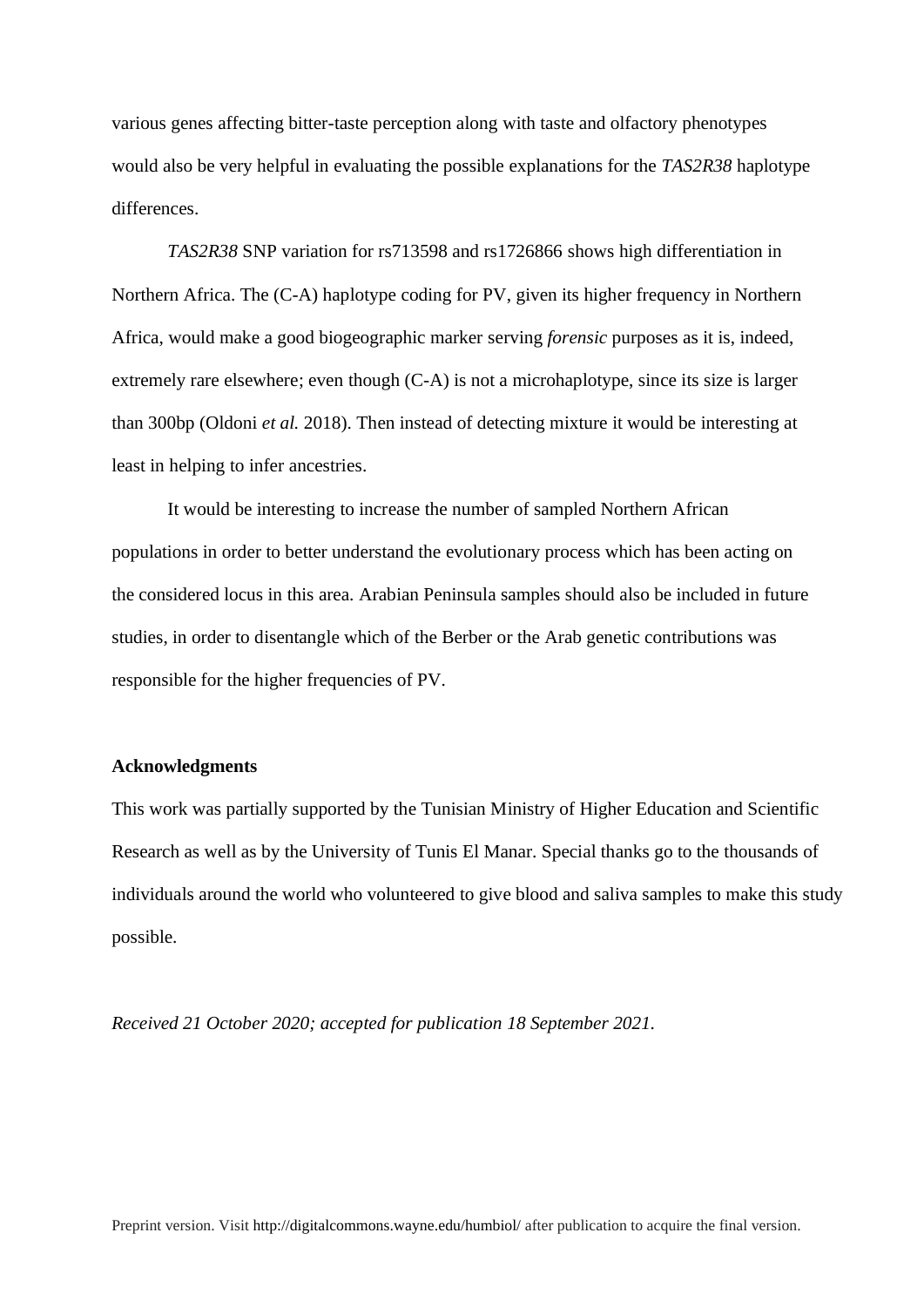#### **Literature Cited**

- Adhikari, K., J. C. Chacon-Duque, J. Mendoza-Revilla et al. 2017. The genetic diversity of the Americas. *Annu. Rev. Genomics Hum. Genet.* 18:277–296.
- Allison, A. C. 1951. A note on taste-blindness in Kenya Africans and Arabs. *Man* 51:119– 120.
- Bartoshuk, L. M., V. B. Duffy, and I. J. Miller. 1995. PTC/PROP tasting: Anatomy, psychophysics, and sex effects. *Physiol. Behav.* 58:203.
- Behrens, M., H. C. Gunn, and P. C. M. Ramos. 2013. Genetic, functional, and phenotypic diversity in *TAS2R38*-mediated bitter taste perception. *Chem. Senses* 38:475–484.

Birlouez, E. 2020. *Petite et Grande Histoire des Légumes.* Versailles, FR: Editions QUAE.

- Campbell, M. C., A. Ranciaro, A. Froment et al. 2012. Evolution of functionally diverse alleles associated with PTC bitter taste sensitivity in Africa. *Mol. Biol. Evol.*  29:1,141–1,153.
- Cancello, R., G. Micheletto, D. Meta et al. 2020. Expanding the role of bitter taste receptor in extra oral tissues: *TAS2R38* is expressed in human adipocytes. *Adipocyte* 9:7–15.
- Carrai, M., V. Steinke, P. Vodicka et al. 2011. Association between TAS2R38 gene polymorphisms and colorectal cancer risk: A case-control study in two independent populations of Caucasian origin. *PloS One* 6:e20464.
- Castaldo, A., G. Cernera, P. Iacotucci et al. 2020. TAS2R38 is a novel modifier gene in patients with cystic fibrosis. *Sci. Rep.* 10:5806.
- Cherni, L., A. J. Pakstis, S. Boussetta et al. 2016. Genetic variation in Tunisia in the context of human diversity worldwide. *Am. J. Phys. Anthropol.* 161:62–71.
- Delarosbil, D. 2006. *Mahdia: Histoire et Société.* Montréal, CA: UNESCO and the University of Montréal.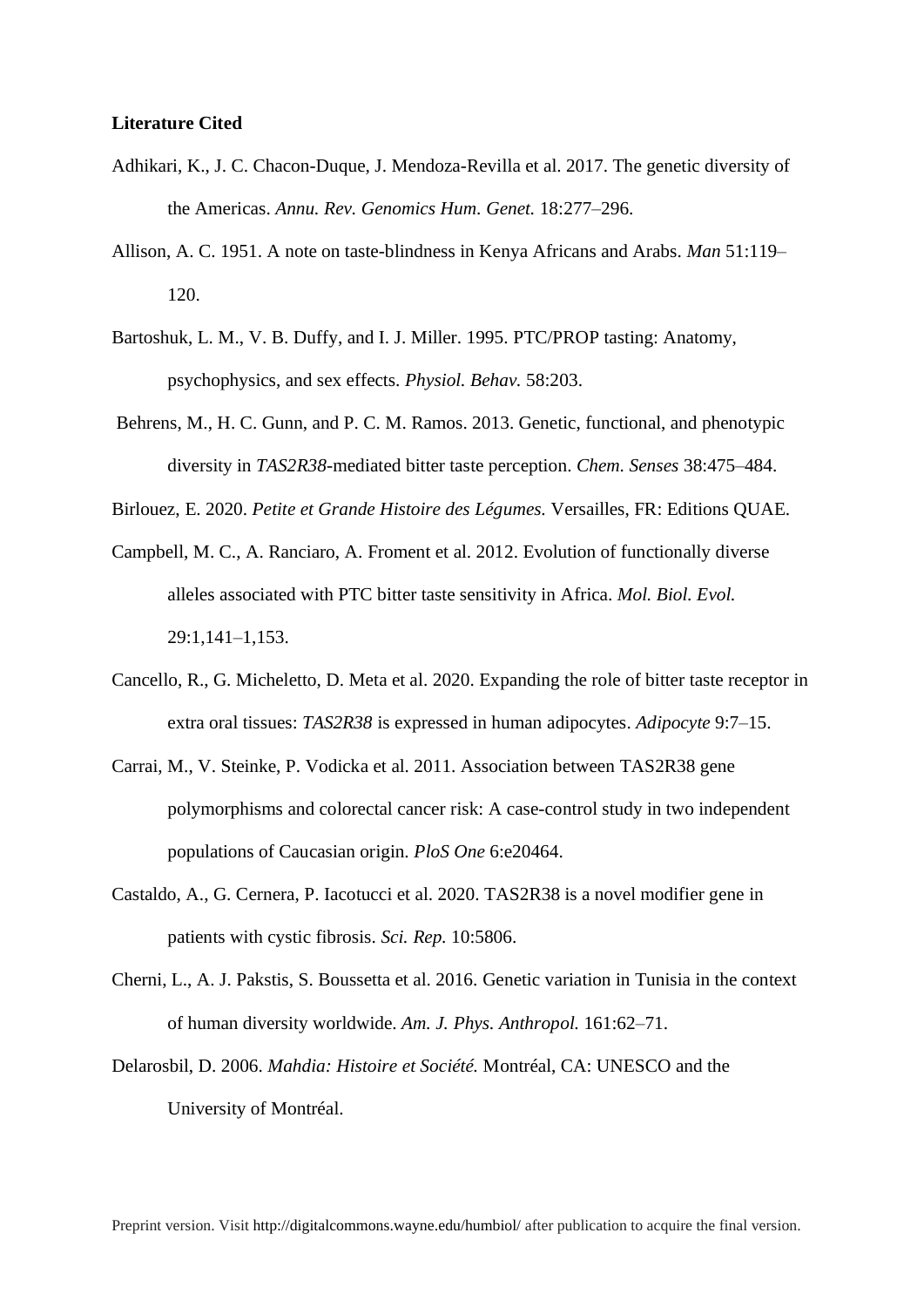- Deshpande, D. A., W. C. Wang, E. L. McIlmoyle et al. 2010. Bitter taste receptors on airway smooth muscle bronchodilate by localized calcium signaling and reverse obstruction. *Nat. Med.* 16:1,299–1,304.
- Diószegi, J., E. Llanaj, and R. Ádány. 2019. Genetic background of taste perception, taste preferences, and its nutritional implications: A systematic review. *Front. Genet.*  $10:1272$ .
- Dotson, C. D., L. Zhang, H. Xu et al. 2008. Bitter taste receptors influence glucose homeostasis. *PLoS One* 3:e3974.
- Drayna, D. 2005. Human taste genetics. *Annu. Rev. Genomics Hum. Genet*. 6:217–235.
- Drayna, D., H. Coon, U. K. Kim et al. 2003. Genetic analysis of a complex trait in the Utah Genetic Reference Project: A major locus for PTC taste ability on chromosome 7q and a secondary locus on chromosome 16p. *Hum. Genet.* 112:567–572.
- Duffy, V. B., A. C. Davidson, J. R. Kidd et al. 2004. Bitter receptor gene (*TAS2R38*), 6-npropylthiouracil (PROP) bitterness and alcohol intake. *Alcohol. Clin. Exp. Res.* 28:1,629–1,637.
- Earl, D. A., and B. M. vonHoldt. 2012. STRUCTURE HARVESTER: A website and program for visualizing STRUCTURE output and implementing the Evanno method. *Conserv. Genet. Resour.* 4:359–361.
- Evanno, G., S. Regnaut, and J. Goudet. 2005. Detecting the number of clusters of individuals using the software STRUCTURE: A simulation study. *Mol. Ecol.* 14:2,611–2,620.
- Excoffier, L., and H. E. L. Lischer. 2010. Arlequin suite ver 3.5: A new series of programs to perform population genetics analyses under Linux and Windows. *Mol. Ecol. Resour.* 10:564–567.
- Fox, A. L. 1932. The relationship between chemical constitution and taste. *Proc. Natl. Acad. Sci. U. S. A.* 18:115–120.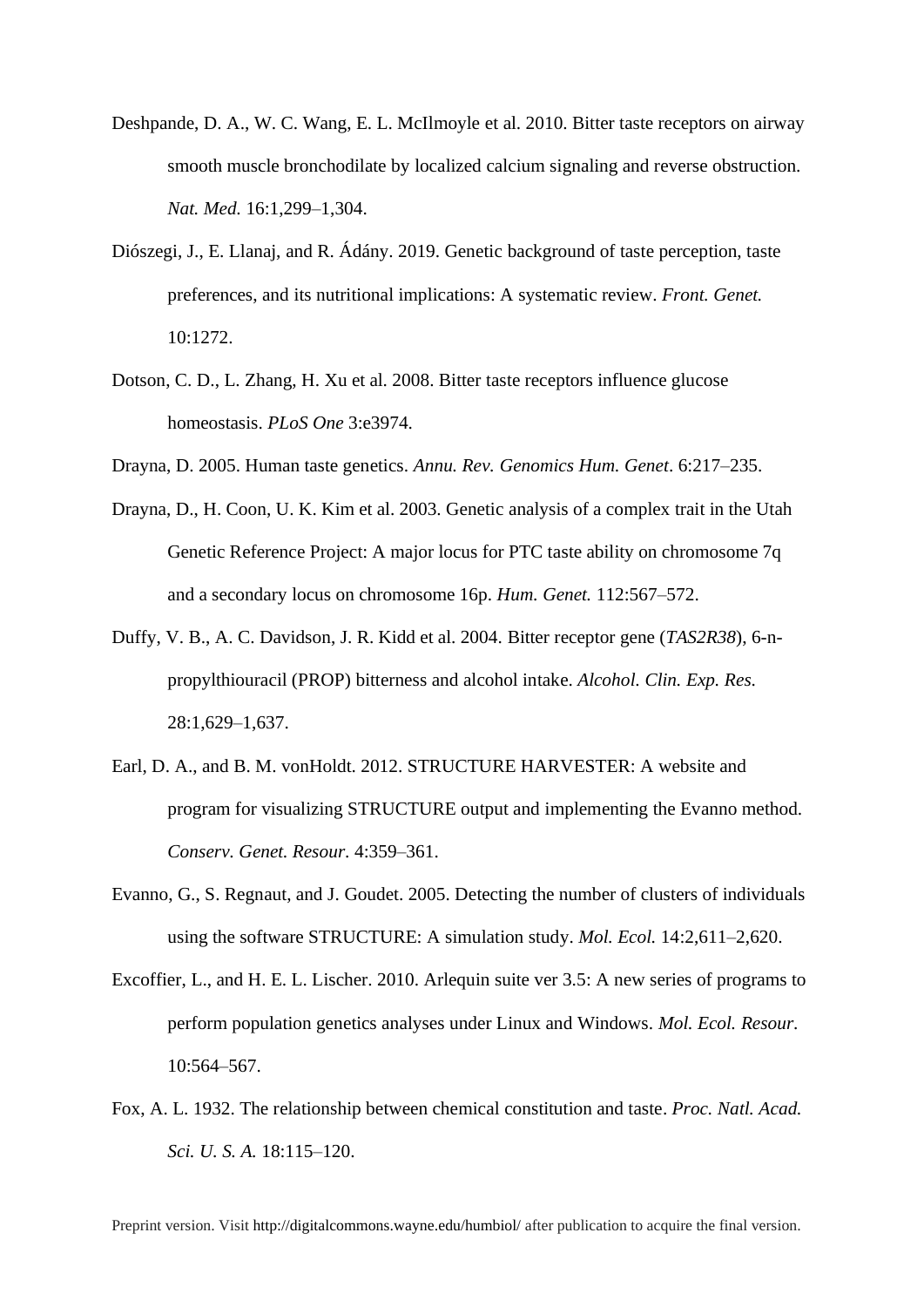- Genick, U. K., Z. Kutalik, M. Ledda et al. 2011. Sensitivity of genome-wide-association signals to phenotyping strategy: The PROP-*TAS2R38* taste association as a benchmark. *PLoS One* 6:e27745.
- Gil, S., S. Coldwell, J. L. Drury et al. 2015. Genotype-specific regulation of oral innate immunity by T2R38 taste receptor. *Mol. Immunol.* 68:663–670.
- Go, Y., Y. Satta, O. Takenaka et al. 2005. Lineage-specific loss of function of bitter taste receptor genes in humans and nonhuman primates. *Genetics* 170:313–326.

Gross, M. B. 5/12/2011. Personal Communication. Baltimore, MD.

- Guo, S. W., and D. R. Reed. 2001. The genetics of phenylthiocarbamide perception. *Ann. Hum. Biol.* 28:111–142.
- Guo, S. W., and E. A. Thompson. 1992. Performing the exact test of Hardy-Weinberg proportion for multiple alleles. *Biometrics* 48:361–372.
- Harris, H., and H. Kalmus. 1949. The measurement of taste sensitivity to phenylthiourea. *Ann. Eugen.* 15:24–31.
- Karmous, I., J. Plesník, A. S. Khan et al. 2018. Orosensory detection of bitter in fat-taster healthy and obese participants: Genetic polymorphism of CD36 and *TAS2R38*. *Clin. Nutr.* 37:313–320.
- Karrer, T., and L. Bartoshuk. 1991. Capsaicin desensitization and recovery on the human tongue. *Physiol. Behav.* 49:757–764.
- Khaldi, R., B. Dhehibi, Z. Rached et al. 2009. La consommation de la pomme de terre et des légumes frais en Tunisie: Un diagnostic contrasté et des effets prix et dépenses alimentaires différenciés par milieu d'habitat. *New Medit* 8:14–22.
- Kim, U. K., and D. Drayna. 2005. Genetics of individuals differences in bitter taste perception: Lessons from the PTC gene. *Clin. Genet.* 67:275–280.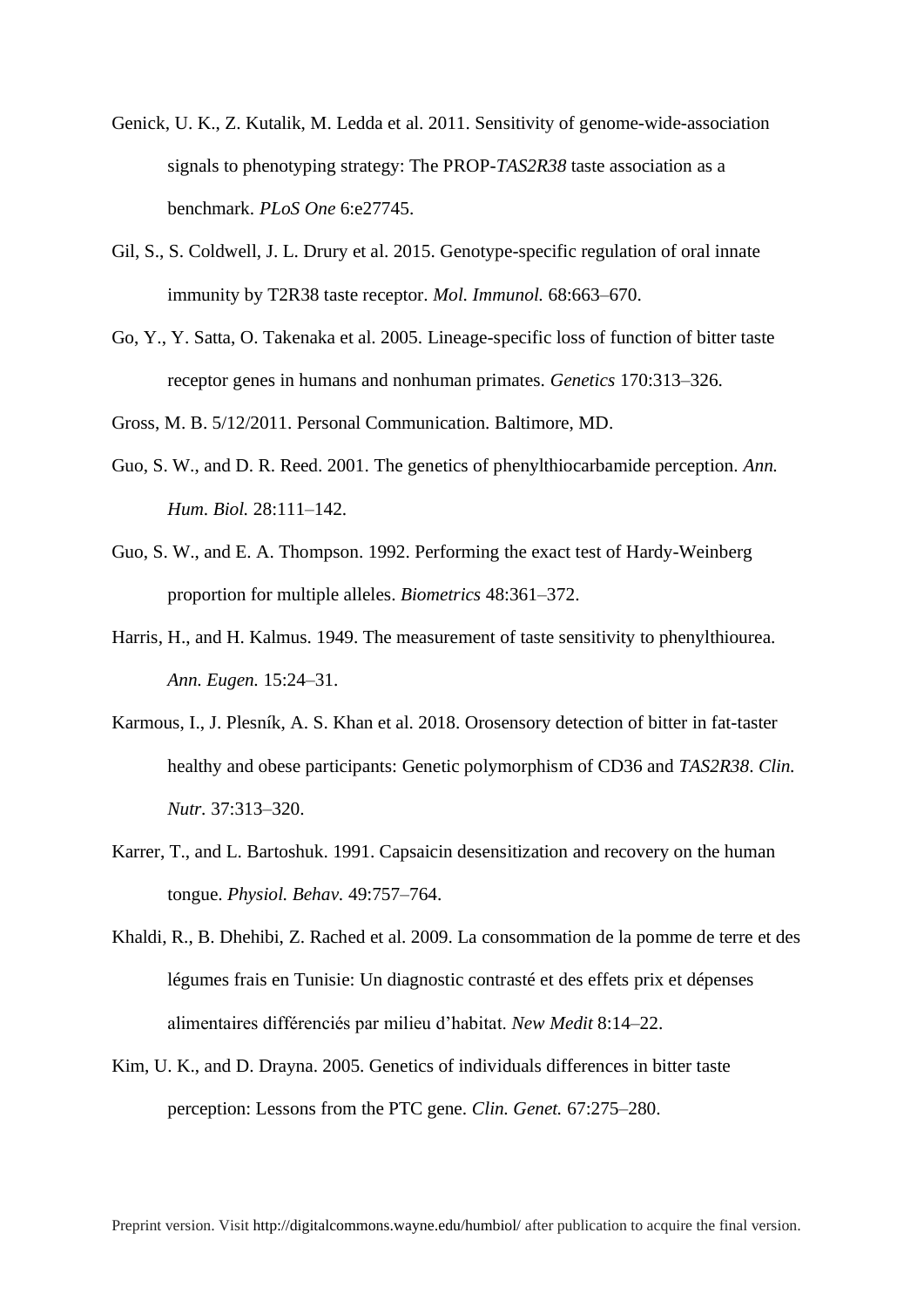- Kim, U. K., E. Jorgenson, H. Coon et al. 2003. Positional cloning of the human quantitative trait locus underlying taste sensitivity to phenylthiocarbamide. *Science* 299:1,221– 1,225.
- Kim, U. K., S. Wooding, D. Ricci et al. 2005. Worldwide haplotype diversity and coding sequence variation at human bitter taste receptor loci. *Hum. Mutat.* 26:199–204.
- Lalueza-Fox, C., E. Gigli, M. de la Rasilla et al. 2009. Bitter taste perception in Neanderthals through the analysis of the *TAS2R38* gene. *Biol. Lett.* 5:809–811.
- Lee, R. J., G. Xiong, J. M. Kofonow et al. 2012. T2R38 taste receptor polymorphisms underlie susceptibility to upper respiratory infection. *J. Clin. Invest.* 122:4,145–4,159.
- Levene, H. 1949. A new measure of sexual isolation. *Evolution* 3:315–321.
- Li, H., A. J. Pakstis, J. R. Kidd et al. 2011. Selection on the human bitter taste gene, TAS2R16, in Eurasian populations. *Hum. Biol*. 83:363–377.
- Mangold, J. E., T. J. Payne, J. Z. Ma et al. 2008. Bitter taste receptor gene polymorphisms are an important factor in the development of nicotine dependence in African Americans. *J. Med. Genet.* 45:578–582.
- Monchicourt, C. 1913. La région du haut tell en Tunisie (le Kef, Teboursouk, Mactar, Thala): Essai de monographie géographique. PhD diss., University of Paris.
- Nolden, A., J. E. McGeary, and J. E. Hayes. 2020. Predominant qualities evoked by quinine, sucrose, and capsaicin associate with PROP bitterness, but not TAS2R38 genotype. *Chem. Senses* 45:383–390.
- Oldoni, F., K. K. Kidd, and D. Podini. 2019. Microhaplotypes in forensic genetics. *Forensic Sci. Int. Genet.* 38:54–69.
- Pasquet, P., and C. M. Hladik. 1999. Évolution des comportements alimentaires: Adaptations morphologiques et sensorielles. *Bull. Mém. Soc. Anthropol. Paris* 11:307–332.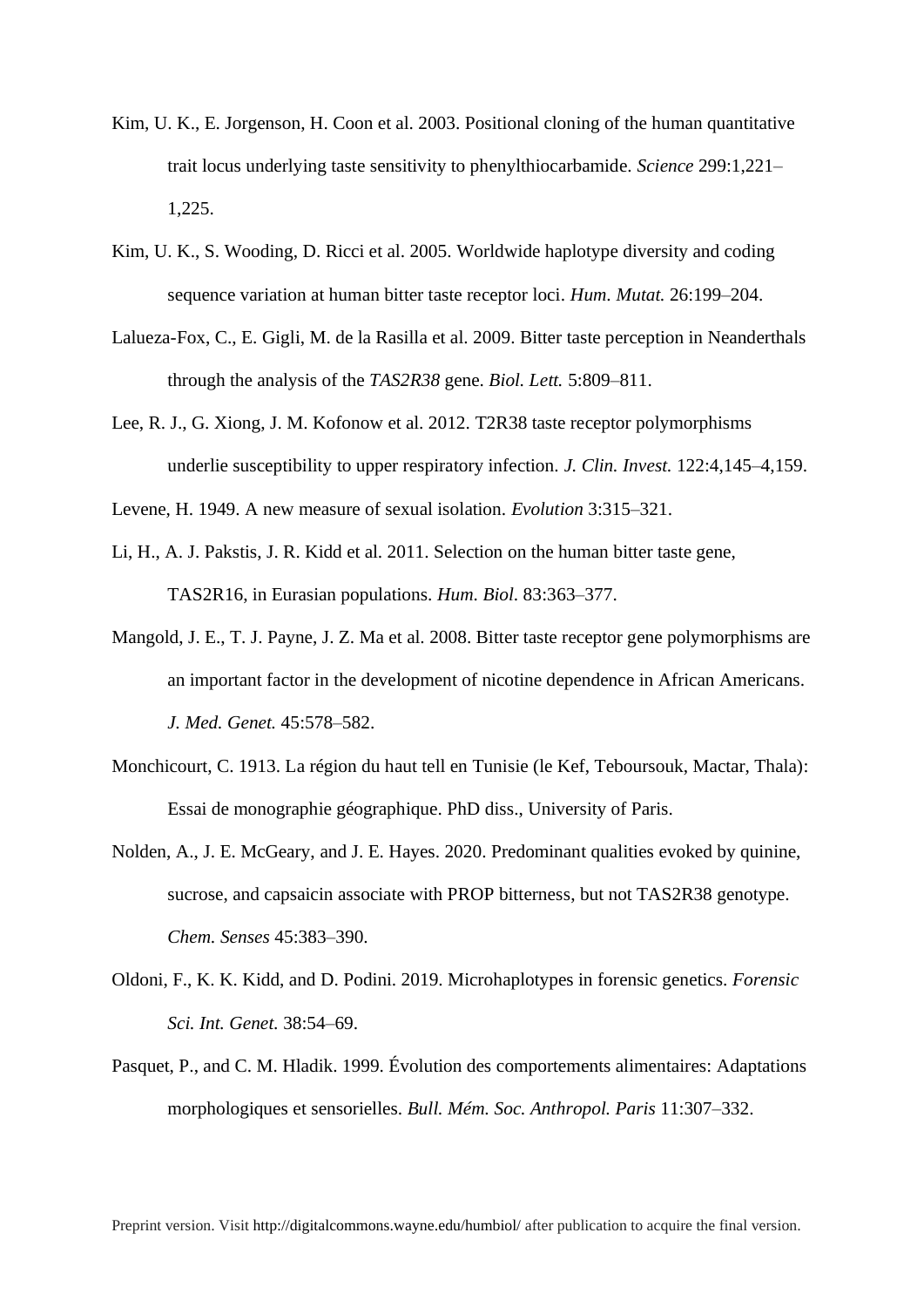- Pritchard, J. K., M. Stephens, and P. Donnelly. 2000. Inference of population structure using multilocus genotype data. *Genetics* 155:945–959.
- Raymond, M., and F. Rousset. 1995. An exact for population differentiation. *Evolution* 49:1,280–1,283.
- Reddy, F. E., L. M. Bartoshuk, I. J. Miller et al. 1993. Relationship among papillae, taste pores and 6-n-propylthiouracile (PROP) suprathreshold taste sensitivity. *Chem. Senses* 18:618–619.
- Risso, D. S., M. Mezzavilla, L. Pagani et al. 2016. Global diversity in the *TAS2R38* bitter taste receptor: Revisiting a classic evolutionary proposal. *Sci. Rep.* 6:25506.
- Robino, A., M. Mezzavilla, N. Pirastu et al. 2014. A population-based approach to study the impact of PROP perception on food liking in populations along the Silk Road. *PLoS One* 9:e91716.
- Rozengurt, E., and C. Sternini. 2007. Taste receptor signaling in the mammalian gut. *Curr. Opin. Pharmacol*. 7:557–562.
- Scoville, W. 1912. Note on Capsicums. *J. Am. Pharm. Assoc.* 1:453–454.
- Shah, A. S., Y. Ben-Shahar, T. O. Moninger et al. 2009. Motile cilia of human airway epithelia are chemosensory. *Science* 325:1,131–1,134.
- Sjöstrand, A. E., P. Sjödin, T. Hegay et al. 2019. Taste perception and lifestyle: Insights from phenotype and genome data among Africans and Asians. *Eur. J. Hum. Genet.* 29:325– 337.
- Stephens, M., and P. Scheet. 2005. Accounting for decay of linkage disequilibrium in haplotype inference and missing-data imputation. *Am. J. Hum. Genet.* 76:449–462.
- Stephens, M., N. J. Smith, and P. Donnelly. 2001. A new statistical method for haplotype reconstruction from population data. *Am. J. Hum. Genet.* 68:978–989.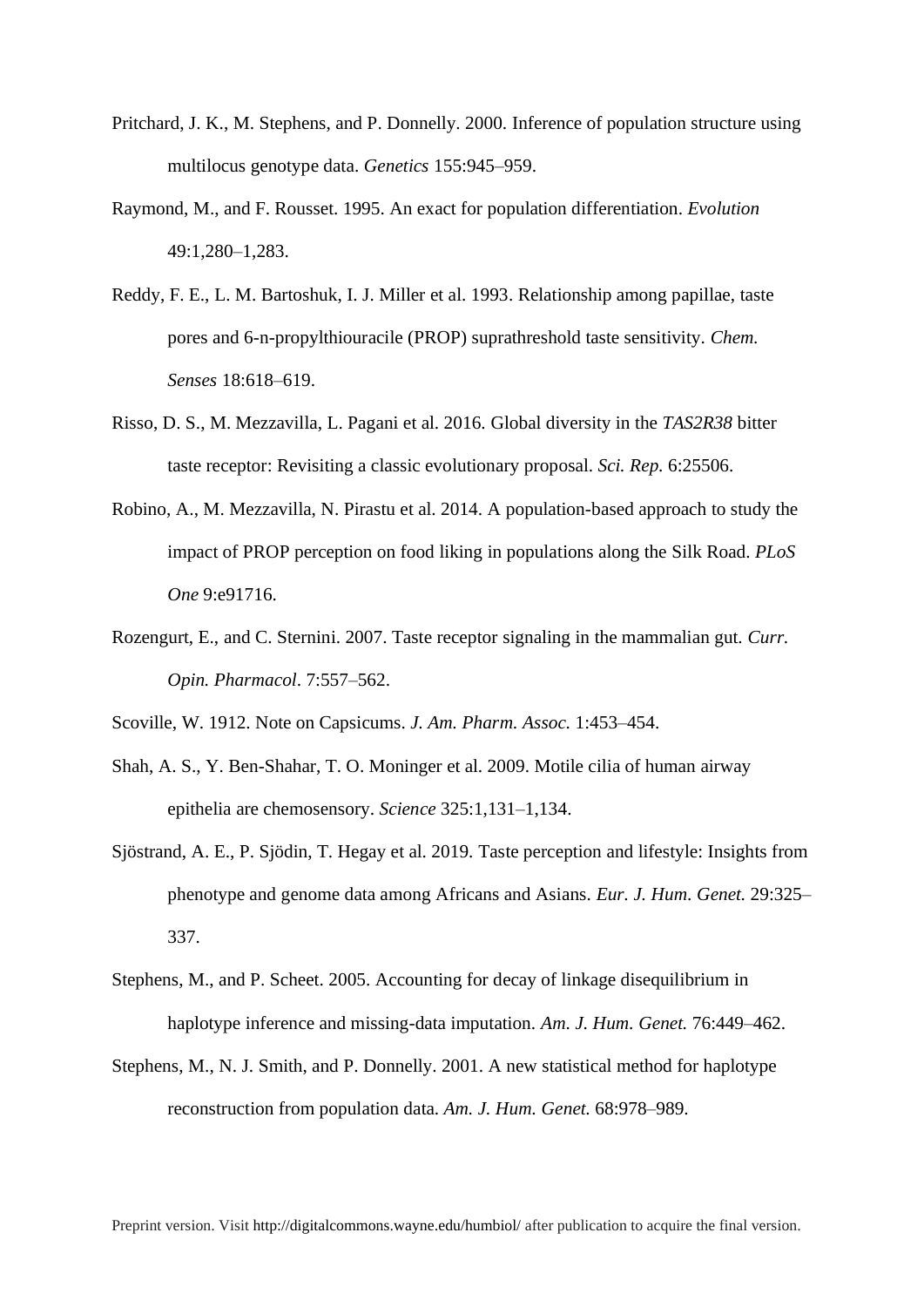- Tepper, B. J., E. A. White, Y. Koelliker et al. 2009. Genetic variation in taste sensitivity to 6 n-propylthiouracil and its relationship to taste perception and food selection. *Ann. N. Y. Acad. Sci.* 1170:126–139.
- Tran, H. T. T., R. Stetter, C. Herz et al. 2021. Allyl isothiocyanate: A TAS2R38 receptordependent immune modulator at the interface between personalized medicine and nutrition. *Front. Immunol.* 12:669005.
- V dos Santos, C. S. 2015. Lifestyle and genetic diversity: A study on African populations. PhD diss., University of Porto.
- Wang, J. C., A. L. Hinrichs, S. Bertelsen et al. 2007. Functional variants in *TAS2R38* and *TAS2R16* influence alcohol consumption in high-risk families of African-American origin. *Alcohol. Clin. Exp. Res.* 31:209–215.
- Wendell, S., X. Wang, M. Brown et al. 2010. Taste genes associated with dental caries. *J. Dent. Res.* 89:1,198–1,202
- Wooding, S. 2006. Phenylthiocarbamide: A 75-year adventure in genetics and natural selection. *Genetics* 172:2015.
- Wooding, S., U. Kim, M. J. Bamshad et al. 2004. Natural selection and molecular evolution in PTC, a bitter-taste receptor gene. *Am. J. Hum. Genet.* 74:637–646.
- Yamaki, M., H. Saito, K. Isono et al. 2017. Genotyping analysis of bitter-taste receptor genes TAS2R38 and TAS2R46 in Japanese patients with gastrointestinal cancers. *J. Nutr. Sci. Vitaminol. (Tokyo)* 63:148–154.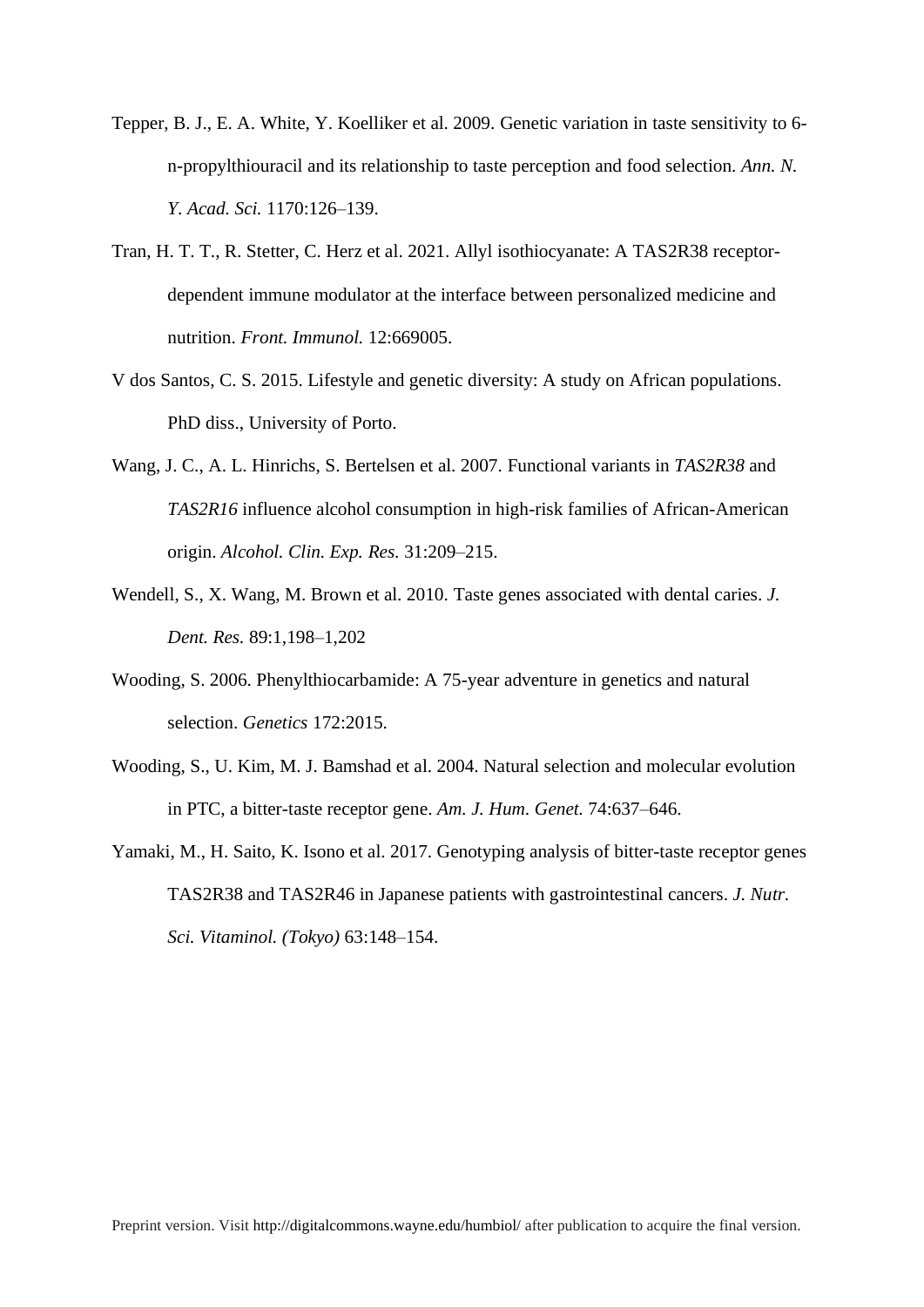| Locus             |               |        | Libya Mahdia Kerkennah Smar Kairouan Sousse Kesra Nebeur Mean s.d. |             |                     |       |       |       |                 |       |
|-------------------|---------------|--------|--------------------------------------------------------------------|-------------|---------------------|-------|-------|-------|-----------------|-------|
| rs713598          | 0.449 0.379   |        | 0.436                                                              | 0.460 0.433 |                     | 0.378 | 0.425 | 0.344 | 0.411 0.041     |       |
| $rs1726866$ 0.503 |               | 0.496  | 0.502                                                              |             | $0.502 \quad 0.505$ | 0.499 | 0.503 | 0.518 | $0.504$ 0.006   |       |
| <b>Mean</b>       | $0.476$ 0.496 |        | 0.436                                                              |             | 0.481 0.469         | 0.439 | 0.453 | 0.431 | $0.460$ $0.024$ |       |
| s.d.              | 0.194         | -0.000 | 0.000                                                              |             | 0.172 0.225         | 0.292 | 0.267 | 0.351 | 0.187           | 0.128 |

**Table 1. Expected Heterozygosity of rs713598 and rs1726866 in North African Samples**

(s.d. for standard deviation)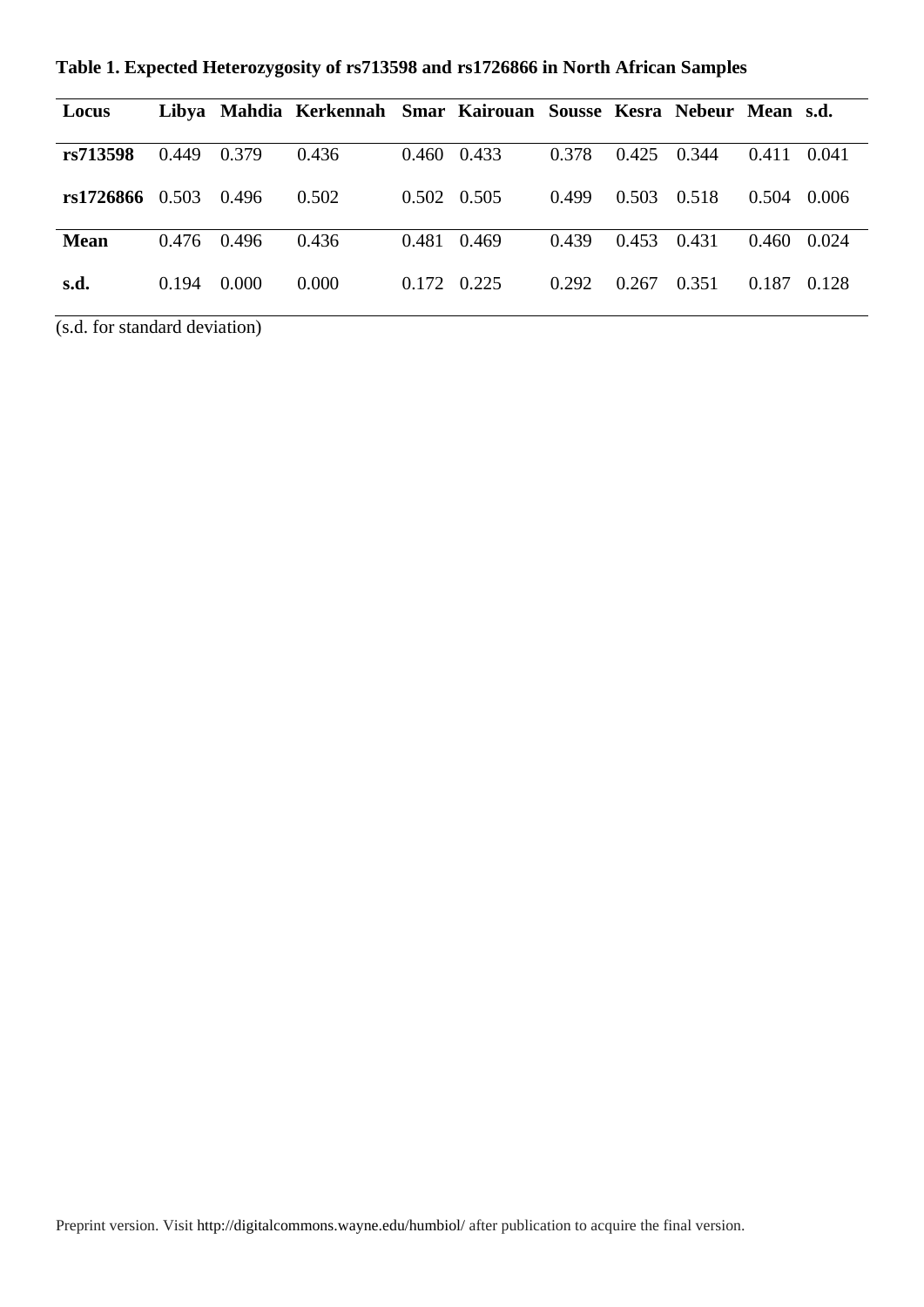# **Table 2. Frequencies of Amino Acid Haplotypes in North African Samples**

| <b>Haplotypes</b> (alleles)        |     | $\mathbf{CG}$ | <b>GA</b> | GG    | CA        |
|------------------------------------|-----|---------------|-----------|-------|-----------|
| Amino acid labeling for haplotypes |     | PA            | AV        | AA    | <b>PV</b> |
| <b>Sample Size</b>                 | 2N  |               |           |       |           |
| <b>Nebeur</b>                      | 24  | 0.125         | 0.375     | 0.417 | 0.083     |
| <b>Kerkennah</b>                   | 94  | 0.234         | 0.447     | 0.245 | 0.074     |
| <b>Kairouan</b>                    | 92  | 0.228         | 0.424     | 0.261 | 0.087     |
| <b>Kesra</b>                       | 84  | 0.190         | 0.381     | 0.345 | 0.083     |
| <b>Sousse</b>                      | 98  | 0.204         | 0.490     | 0.245 | 0.061     |
| <b>Mahdia</b>                      | 94  | 0.202         | 0.521     | 0.213 | 0.064     |
| <b>Smar</b>                        | 124 | 0.210         | 0.387     | 0.258 | 0.145     |
| Lybia                              | 140 | 0.250         | 0.407     | 0.243 | 0.100     |

Haplotypes ordered left to right by most to least frequent worldwide.

Amino acid haplotypes (49-785): (PA: Proline-Alanine; AV: Alanine-Valine; AA: Alanine-Alanine; PV:

Proline-Valine)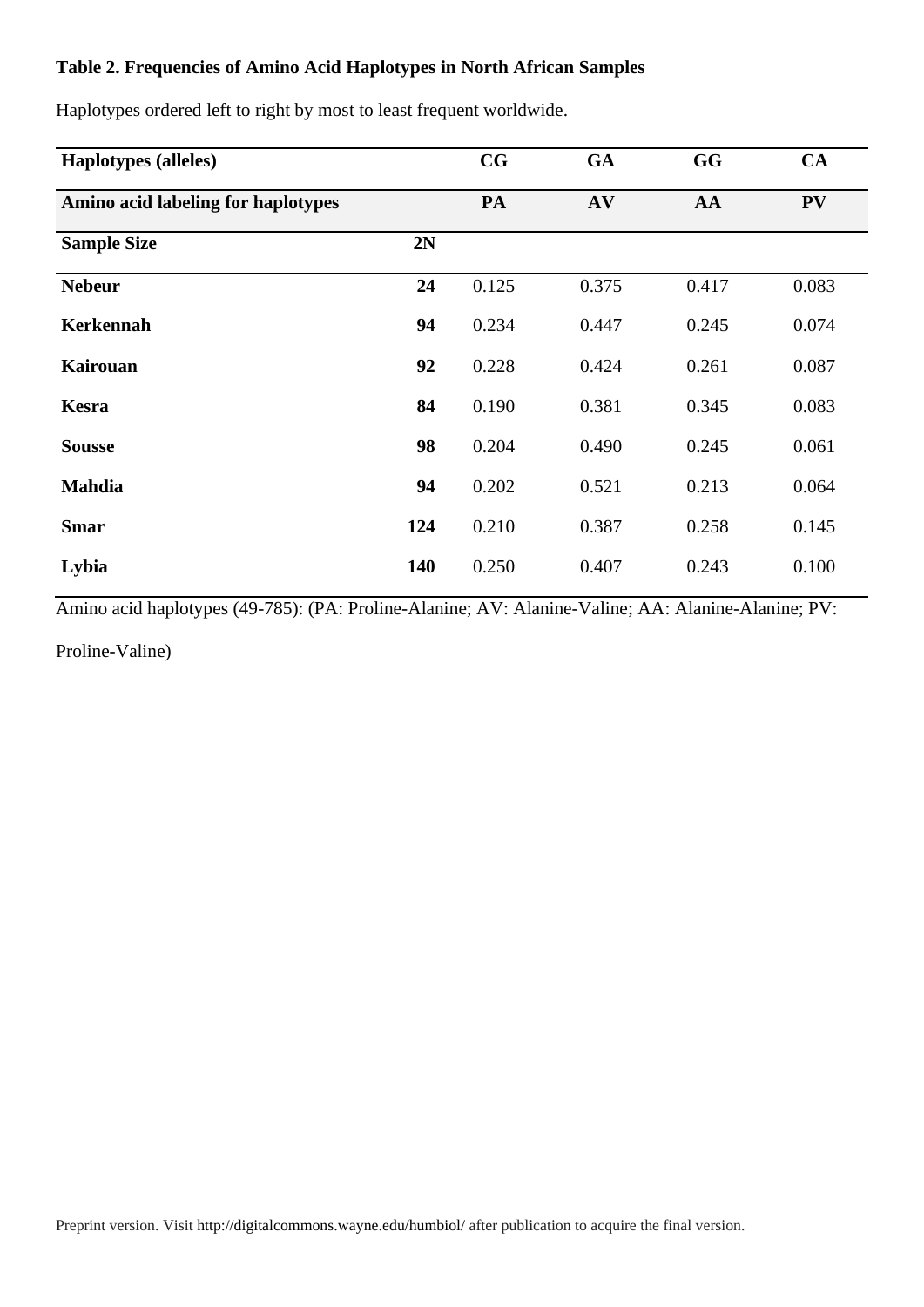# **Supplementary Table S1. List of 113 Population Samples Listed below Including the 26 Populations**

## **from 1000 Genomes**

Abbreviations for two of the 1000 Genomes groups adjusted here (Finns=FN1 instead of FIN, Southern Han Chinese=HCS instead of CHS) in order to avoid conflict with pre-existing Kidd Lab pop abbreviations.

| OutofAfr<br>Pop<br>Rank# | World Region<br>assignment         | Population sample<br>Description    | Abbrev     | Location, Country<br>where individuals<br>were collected | Project Source<br>1000 Genomes<br>or Kidd Lab | Comments/Notes                       |
|--------------------------|------------------------------------|-------------------------------------|------------|----------------------------------------------------------|-----------------------------------------------|--------------------------------------|
| 1                        | Africa, Central                    | Biaka                               | <b>BIA</b> | Central Afr Rep.                                         | Kidd Lab                                      |                                      |
| 2                        | Africa, Central                    | Mbuti                               | <b>MBU</b> | Dem.Rep.Congo                                            | Kidd Lab                                      |                                      |
| 3                        | Africa, Central                    | Lisongo                             | <b>LIS</b> | Central Afr Rep.                                         | Kidd Lab                                      |                                      |
| 4                        | Africa, West                       | Gambians                            | <b>GWD</b> | Gambia                                                   | 1000 Genomes                                  |                                      |
| 5                        | Africa, West                       | Mende, Sierra<br>Leone              | <b>MSL</b> | Sierra Leone                                             | 1000 Genomes                                  |                                      |
| 6                        | Africa, West                       | Ibo                                 | <b>IBO</b> | Nigeria                                                  | Kidd Lab                                      |                                      |
| 7                        | Africa, West                       | Hausa                               | <b>HSA</b> | Nigeria                                                  | Kidd Lab                                      |                                      |
| 8                        | Africa, West                       | Esan                                | <b>ESN</b> | Nigeria                                                  | 1000 Genomes                                  |                                      |
| 9                        | Africa, West                       | Yoruba, Ibadan                      | <b>YRI</b> | Nigeria                                                  | 1000 Genomes                                  |                                      |
| 10                       | Africa, West                       | Yoruba, Benin City                  | <b>YOR</b> | Nigeria                                                  | Kidd Lab                                      |                                      |
| 11                       | Africa, East                       | Chagga                              | <b>CGA</b> | Tanzania                                                 | Kidd Lab                                      |                                      |
| 12                       | Africa, East                       | Sandawe                             | <b>SND</b> | Tanzania                                                 | Kidd Lab                                      |                                      |
| 13                       | Africa, East                       | Masai                               | MAS        | Tanzania                                                 | Kidd Lab                                      |                                      |
| 14                       | Africa, East                       | Zaramo                              | <b>ZRM</b> | Tanzania                                                 | Kidd Lab                                      |                                      |
| 15                       | Africa, East                       | Luhya, Kenya                        | <b>LWK</b> | Kenya                                                    | 1000 Genomes                                  |                                      |
| 16                       | Africa, East                       | Ethiopian Jews                      | ETJ        | Israel                                                   | Kidd Lab                                      |                                      |
| 17                       | Africa, East                       | Somali                              | SOM        | Pakistan                                                 | Kidd Lab                                      |                                      |
| 18                       | Admixed:<br>W.Afr./Europe/Am<br>er | AfrAmerSoWest                       | <b>ASW</b> | <b>USA</b>                                               | 1000 Genomes                                  | Mostly W.Afr.<br>ancestry            |
| 19                       | Admixed:<br>W.Afr./Europe/Am<br>er | <b>African Americans</b>            | AAM        | <b>USA</b>                                               | Kidd Lab                                      | Mostly W.Afr.<br>ancestry            |
| 20                       | Admixed:<br>W.Afr./Europe/Am<br>er | Afro-Caribbeans,<br><b>Barbados</b> | ACB        | Barbados, Caribbe<br>an island                           | 1000 Genomes                                  | Mostly W.Afr.<br>ancestry            |
| 21                       | Admixed:<br>E.Afr/S.C.Asia         | Makrani                             | <b>MKR</b> | Pakistan                                                 | Kidd Lab                                      | E.Afr. and<br>SoCenAsian<br>ancestry |
| 22                       | Africa, North                      | <b>Nebeur</b>                       | <b>NBR</b> | Tunisia                                                  | Kidd Lab                                      |                                      |
| 23                       | Africa, North                      | <b>Kerkennah</b>                    | <b>KRK</b> | Tunisia                                                  | Kidd Lab                                      |                                      |
| 24                       | Africa, North                      | <b>Kairouan</b>                     | <b>KRN</b> | Tunisia                                                  | Kidd Lab                                      |                                      |
| $25\,$                   | Africa, North                      | <b>Kesra</b>                        | <b>KSR</b> | Tunisia                                                  | Kidd Lab                                      |                                      |
| 26                       | Africa, North                      | <b>Sousse</b>                       | SOU        | Tunisia                                                  | Kidd Lab                                      |                                      |
| 27                       | Africa, North                      | <b>Mahdia</b>                       | <b>MHD</b> | Tunisia                                                  | Kidd Lab                                      |                                      |
| 28                       | Africa, North                      | <b>Smar</b>                         | <b>SMR</b> | Tunisia                                                  | Kidd Lab                                      |                                      |
| 29                       | Africa, North                      | <b>Tunisians</b><br><b>Southern</b> | <b>TNS</b> | Tunisia                                                  | Kidd Lab                                      |                                      |
| 30                       | Africa, North                      | <b>Libyans</b>                      | <b>LYB</b> | Libya                                                    | Kidd Lab                                      |                                      |
| 31                       | SouthWest Asia                     | Yemenite Jews                       | YMJ        | Israel                                                   | Kidd Lab                                      |                                      |
| 32                       | SouthWest Asia                     | Kuwaiti                             | <b>KWT</b> | Kuwait                                                   | Kidd Lab                                      |                                      |
| 33                       | SouthWest Asia                     | Saudi                               | SAU        | Saudi Arabia                                             | Kidd Lab                                      |                                      |
| 34                       | SouthWest Asia                     | Druze                               | DRU        | Israel                                                   | Kidd Lab                                      |                                      |
| 35                       | SouthWest Asia                     | Palestinian Arabs                   | PLA        | Israel                                                   | Kidd Lab                                      |                                      |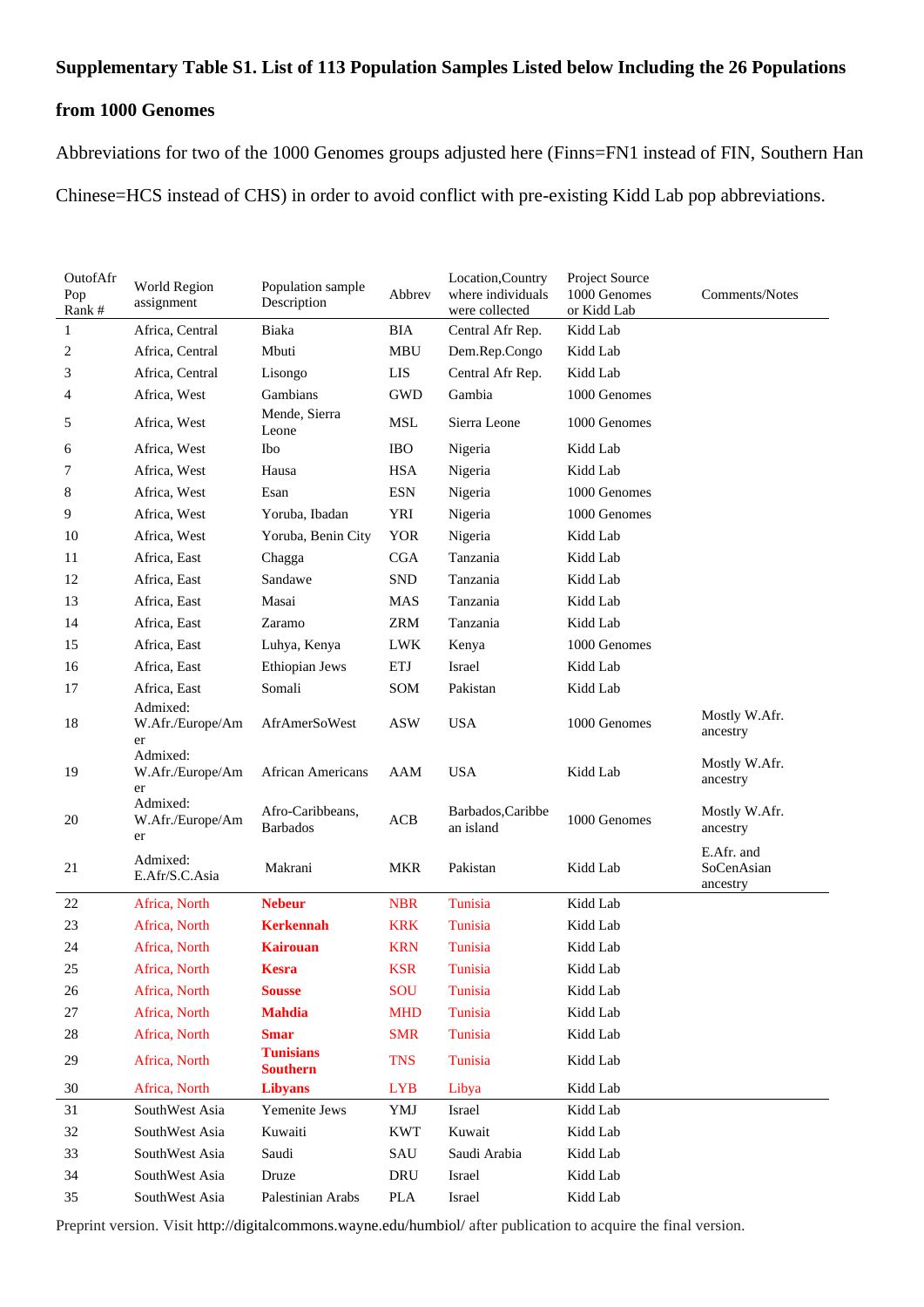| 36 | SouthWest Asia    | Samaritans                   | <b>SAM</b>                  | Israel                     | Kidd Lab     |                                    |
|----|-------------------|------------------------------|-----------------------------|----------------------------|--------------|------------------------------------|
| 37 | SouthWest         | Ashkenazi Jews               | ASH                         | Israel                     | Kidd Lab     |                                    |
|    | Asia/Europe       |                              |                             |                            |              | Collected by:                      |
| 38 | SouthWest Asia    | Chaldeans                    | <b>CHL</b>                  | N. Iraq                    | Kidd Lab     | S.Dogan, M.Dogan,                  |
|    |                   |                              |                             |                            |              | C.Gurkan                           |
| 39 | SouthWest Asia    | Kurds                        | <b>KRD</b>                  | N. Iraq                    | Kidd Lab     | Collected by:<br>S.Dogan, M.Dogan, |
|    |                   |                              |                             |                            |              | C.Gurkan                           |
|    |                   |                              |                             |                            |              | Collected by:                      |
| 40 | SouthWest Asia    | Arabs_N_Iraq                 | <b>NIA</b>                  | N. Iraq                    | Kidd Lab     | S.Dogan, M.Dogan,<br>C.Gurkan      |
|    |                   |                              |                             |                            |              | Collected by:                      |
| 41 | SouthWest Asia    | <b>Shabaks</b>               | <b>SHB</b>                  | N. Iraq                    | Kidd Lab     | S.Dogan, M.Dogan,                  |
|    |                   |                              |                             |                            |              | C.Gurkan<br>Collected by:          |
| 42 | SouthWest Asia    | Syriacs                      | <b>SYR</b>                  | N. Iraq                    | Kidd Lab     | S.Dogan, M.Dogan,                  |
|    |                   |                              |                             |                            |              | C.Gurkan                           |
| 43 | SouthWest Asia    | Turkmen                      | <b>TKM</b>                  | N. Iraq                    | Kidd Lab     | Collected by:<br>S.Dogan, M.Dogan, |
|    |                   |                              |                             |                            |              | C.Gurkan                           |
|    |                   |                              |                             |                            |              | Collected by:                      |
| 44 | SouthWest Asia    | Yazidis                      | <b>YZD</b>                  | N. Iraq                    | Kidd Lab     | S.Dogan, M.Dogan,<br>C.Gurkan      |
| 45 | SouthWest Asia    | Turkish                      | TRK                         | Istanbul, Turkey           | Kidd Lab     |                                    |
| 46 | SouthWest Asia    | <b>Iranians</b>              | <b>IRN</b>                  | Iran                       | Kidd Lab     |                                    |
| 47 | Europe, South     | Adygei                       | ADY                         | Caucasus Mtns,             | Kidd Lab     |                                    |
|    |                   |                              |                             | Russia                     |              |                                    |
| 48 | Europe, South     | Greek_Cypriot                | <b>GCP</b>                  | Greek Cyprus               | Kidd Lab     | Collected by: Pavlos<br>Neophytou  |
| 49 | Europe, South     | Turkish_Cypriots             | <b>TCP</b>                  | Turkish Cyprus             | Kidd Lab     | Collected by: Ozlem                |
|    |                   |                              |                             |                            |              | Bulbul                             |
| 50 | Europe, South     | Greeks                       | <b>GRK</b>                  | Greece                     | Kidd Lab     |                                    |
| 51 | Europe, South     | Roman Jews                   | <b>RMJ</b>                  | Italy                      | Kidd Lab     |                                    |
| 52 | Europe, South     | Sardinians                   | <b>SRD</b>                  | Italy                      | Kidd Lab     |                                    |
| 53 | Europe, South     | Iberians, Spain              | <b>IBS</b>                  | Spain                      | 1000 Genomes |                                    |
| 54 | Europe, South     | Toscani                      | TSI                         | Italy                      | 1000 Genomes |                                    |
| 55 | Europe, Mixed     | EuroAmericans                | EAM                         | <b>USA</b>                 | Kidd Lab     |                                    |
| 56 | Europe, North     | Hungarians                   | <b>HGR</b>                  | Hungary                    | Kidd Lab     |                                    |
| 57 | Europe, North     | N. & W. European<br>ancestry | <b>CEU</b>                  | Utah, USA                  | 1000 Genomes |                                    |
| 58 | Europe, North     | Danes                        | <b>DAN</b>                  | Denmark                    | Kidd Lab     |                                    |
| 59 | Europe, North     | Irish                        | IRI                         | Ireland                    | Kidd Lab     |                                    |
| 60 | Europe, North     | <b>British</b> from          | <b>GBR</b>                  | United Kingdom             | 1000 Genomes |                                    |
| 61 | Europe, North     | England, Scotland<br>Finns   | <b>FIN</b>                  | Finland                    | Kidd Lab     |                                    |
| 62 | Europe, North     | Finns                        | FN1                         | Finland                    | 1000 Genomes |                                    |
|    |                   | Russians,                    |                             |                            |              |                                    |
| 63 | Europe, North     | Archangelsk                  | <b>RUA</b>                  | Russia                     | Kidd Lab     |                                    |
| 64 | Europe, North     | Russians, Vologda            | <b>RUV</b>                  | Russia                     | Kidd Lab     |                                    |
| 65 | Europe, North     | Chuvash                      | <b>CHV</b>                  | Russia                     | Kidd Lab     |                                    |
| 66 | SouthCentral Asia | Mohanna                      | <b>MHN</b>                  | Pakistan                   | Kidd Lab     |                                    |
| 67 | SouthCentral Asia | Punjabi, Lahore              | $\ensuremath{\mathrm{PJL}}$ | Lahore, Pakistan           | 1000 Genomes |                                    |
| 68 | SouthCentral Asia | Gujarati                     | GIH                         | Houston, USA               | 1000 Genomes |                                    |
| 69 | SouthCentral Asia | Telugu                       | ITU                         | United Kingdom             | 1000 Genomes |                                    |
| 70 | SouthCentral Asia | Keralites, S.India           | <b>KER</b>                  | Connecticut,<br><b>USA</b> | Kidd Lab     |                                    |
| 71 | SouthCentral Asia | Sri Lankan Tamil             | $\operatorname{STU}$        | United Kingdom             | 1000 Genomes |                                    |
| 72 | SouthCentral Asia | Thoti                        | THT                         | India                      | Kidd Lab     |                                    |
| 73 | SouthCentral Asia | Kachari from                 | KCH                         | India                      | Kidd Lab     |                                    |
|    |                   | Assam                        |                             |                            |              |                                    |
| 74 | SouthCentral Asia | Bengali from<br>Bangladesh   | <b>BEB</b>                  | Bangladesh                 | 1000 Genomes |                                    |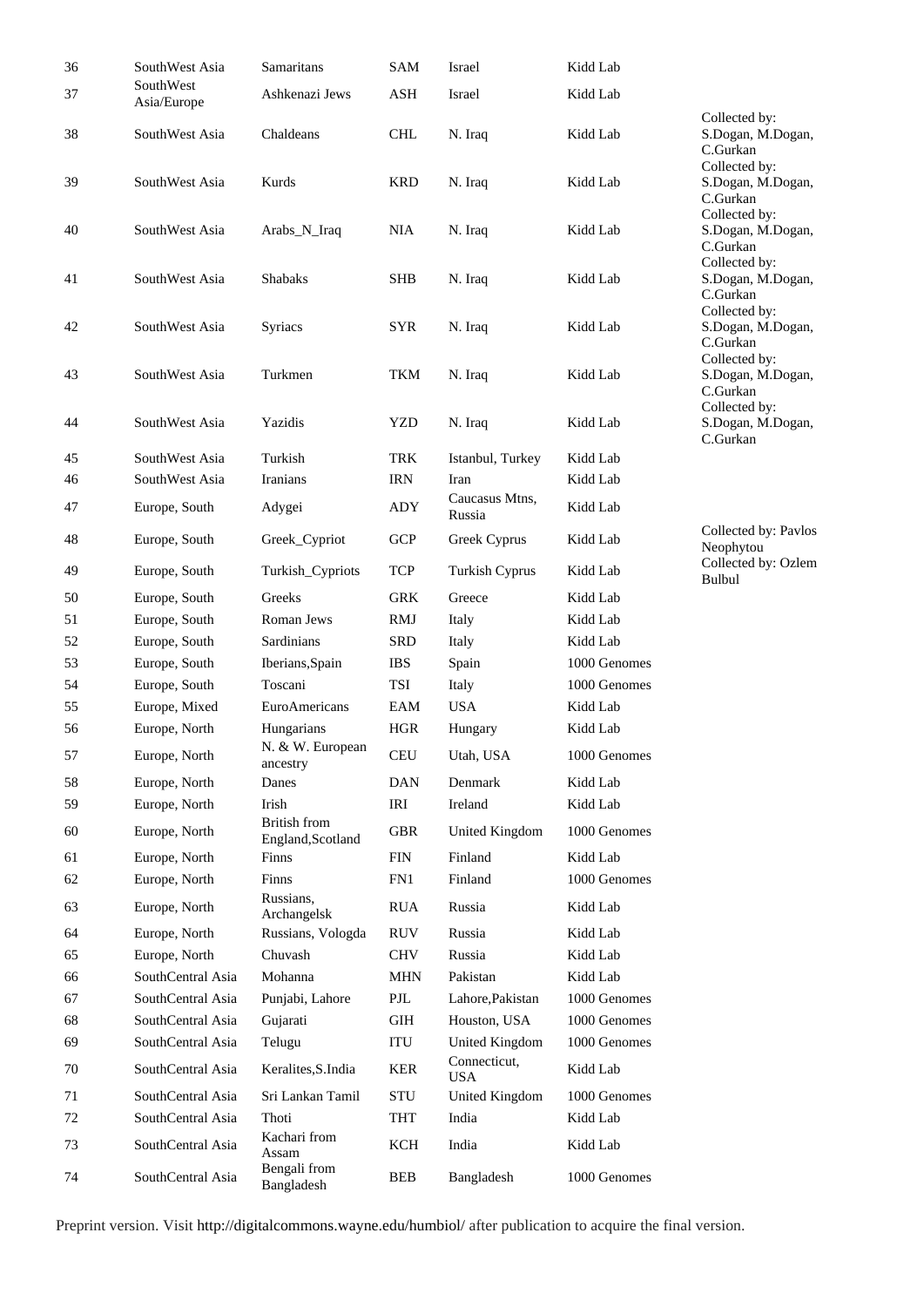| 75  | Admixed:<br>S.C.Asia/N.Asia        | Hazara                          | <b>HZR</b> | Pakistan                 | Kidd Lab     |                                                                   |
|-----|------------------------------------|---------------------------------|------------|--------------------------|--------------|-------------------------------------------------------------------|
| 76  | North Asia /<br>Siberia West       | Komi Zyriane                    | KMZ        | W.Siberia, Russia        | Kidd Lab     |                                                                   |
| 77  | North Asia /<br>Siberia West       | Khanty                          | <b>KTY</b> | W.Siberia, Russia        | Kidd Lab     |                                                                   |
| 78  | North Asia /<br>Siberia East       | AltaiKazakh                     | AKZ        | Mongolia                 | Kidd Lab     | Collected by<br>J.Brissenden and<br>colleagues                    |
| 79  | North Asia /<br>Siberia East       | Yakut                           | YAK        | E.Siberia, Russia        | Kidd Lab     |                                                                   |
| 80  | North Asia /<br>Siberia East       | Tsaatan                         | <b>TSA</b> | Mongolia                 | Kidd Lab     |                                                                   |
| 81  | North Asia /<br>Siberia East       | <b>Outer Mongolians</b>         | OMG        | Mongolia                 | Kidd Lab     |                                                                   |
| 82  | East Asia                          | Koreans                         | <b>KOR</b> | South Korea              | Kidd Lab     |                                                                   |
| 83  | East Asia                          | Japanese                        | <b>JPN</b> | Japan                    | Kidd Lab     |                                                                   |
| 84  | East Asia                          | Japanese, Tokyo                 | <b>JPT</b> | Japan                    | 1000 Genomes |                                                                   |
| 85  | East Asia                          | Han Chinese                     | <b>CHB</b> | China                    | 1000 Genomes |                                                                   |
|     |                                    | Beijing                         |            |                          |              |                                                                   |
| 86  | East Asia                          | Chinese Southern                | <b>HCS</b> | China                    | 1000 Genomes | samples collected<br>from Hunan and<br>Fujian provinces,<br>China |
| 87  | East Asia                          | Chinese,<br>SanFrancisco        | <b>CHS</b> | <b>USA</b>               | Kidd Lab     |                                                                   |
| 88  | East Asia                          | Chinese, Taiwan                 | <b>CHT</b> | Taiwan, China            | Kidd Lab     |                                                                   |
| 89  | East Asia                          | Hakka                           | <b>HKA</b> | Taiwan, China            | Kidd Lab     |                                                                   |
| 90  | East Asia                          | Ami                             | AMI        | Taiwan, China            | Kidd Lab     |                                                                   |
| 91  | East Asia                          | Atayal                          | ATL        | Taiwan, China            | Kidd Lab     |                                                                   |
| 92  | SouthEast Asia                     | Dai                             | CDX        | Xishuangbanna, C<br>hina | 1000 Genomes |                                                                   |
| 93  | SouthEast Asia                     | Laotians                        | <b>LAO</b> | Laos                     | Kidd Lab     |                                                                   |
| 94  | SouthEast Asia                     | Cambodians                      | <b>CBD</b> | <b>USA</b>               | Kidd Lab     |                                                                   |
| 95  | SouthEast Asia                     | Vietnamese                      | <b>KHV</b> | Vietnam                  | 1000 Genomes |                                                                   |
| 96  | SouthEast Asia                     | Malaysians                      | <b>MLY</b> | Malaysia                 | Kidd Lab     |                                                                   |
| 97  | Pacific                            | Papuans--<br>NewGuinea          | <b>PNG</b> | New Guinea               | Kidd Lab     |                                                                   |
| 98  | Pacific                            | Nasioi Melanesians              | <b>NAS</b> | Solomon Islands          | Kidd Lab     |                                                                   |
| 99  | Pacific                            | Micronesians                    | <b>MCR</b> | Micronesia, USA          | Kidd Lab     |                                                                   |
| 100 | Pacific                            | <b>Samoans</b>                  | <b>SMO</b> | Samoa                    | Kidd Lab     |                                                                   |
| 101 | America, North                     | <b>Plains AmerIndians</b>       | <b>NPA</b> | <b>USA</b>               | Kidd Lab     |                                                                   |
| 102 | America, North                     | Southwest<br>AmerIndians        | <b>SWA</b> | <b>USA</b>               | Kidd Lab     |                                                                   |
| 103 | America, North                     | Pima, Mexico                    | <b>PMM</b> | <b>USA</b>               | Kidd Lab     |                                                                   |
| 104 | America, North                     | Maya                            | MAY        | Yucatan, Mexico          | Kidd Lab     |                                                                   |
| 105 | America, South                     | Guihiba speakers                | <b>GHB</b> | Colombia                 | Kidd Lab     |                                                                   |
| 106 | America, South                     | Quechua                         | QUE        | Peru                     | Kidd Lab     |                                                                   |
| 107 | America, South                     | Peruvians                       | <b>PEL</b> | Peru                     | 1000 Genomes | European and Native<br>American ancestry                          |
| 108 | America, South                     | Ticuna                          | TIC        | Amazon, Brazil           | Kidd Lab     |                                                                   |
| 109 | America, South                     | Rondonian Surui                 | <b>SUR</b> | Amazon, Brazil           | Kidd Lab     |                                                                   |
| 110 | America, South                     | Karitiana                       | <b>KAR</b> | Amazon, Brazil           | Kidd Lab     |                                                                   |
| 111 | Admixed:<br>Amer/Europe            | MexicanAmericans<br>,LosAngeles | <b>MXL</b> | <b>USA</b>               | 1000 Genomes | NativeAmerican<br>ancestry is low                                 |
| 112 | Admixed:<br>Europe/W.Afr./Am<br>er | Colombians from<br>Medellin     | <b>CLM</b> | Colombia                 | 1000 Genomes | NativeAmerican<br>ancestry is low                                 |
| 113 | Admixed:<br>Europe/W.Afr./Am<br>er | <b>Puerto Ricans</b>            | <b>PUR</b> | <b>USA</b>               | 1000 Genomes | NativeAmerican<br>ancestry is low                                 |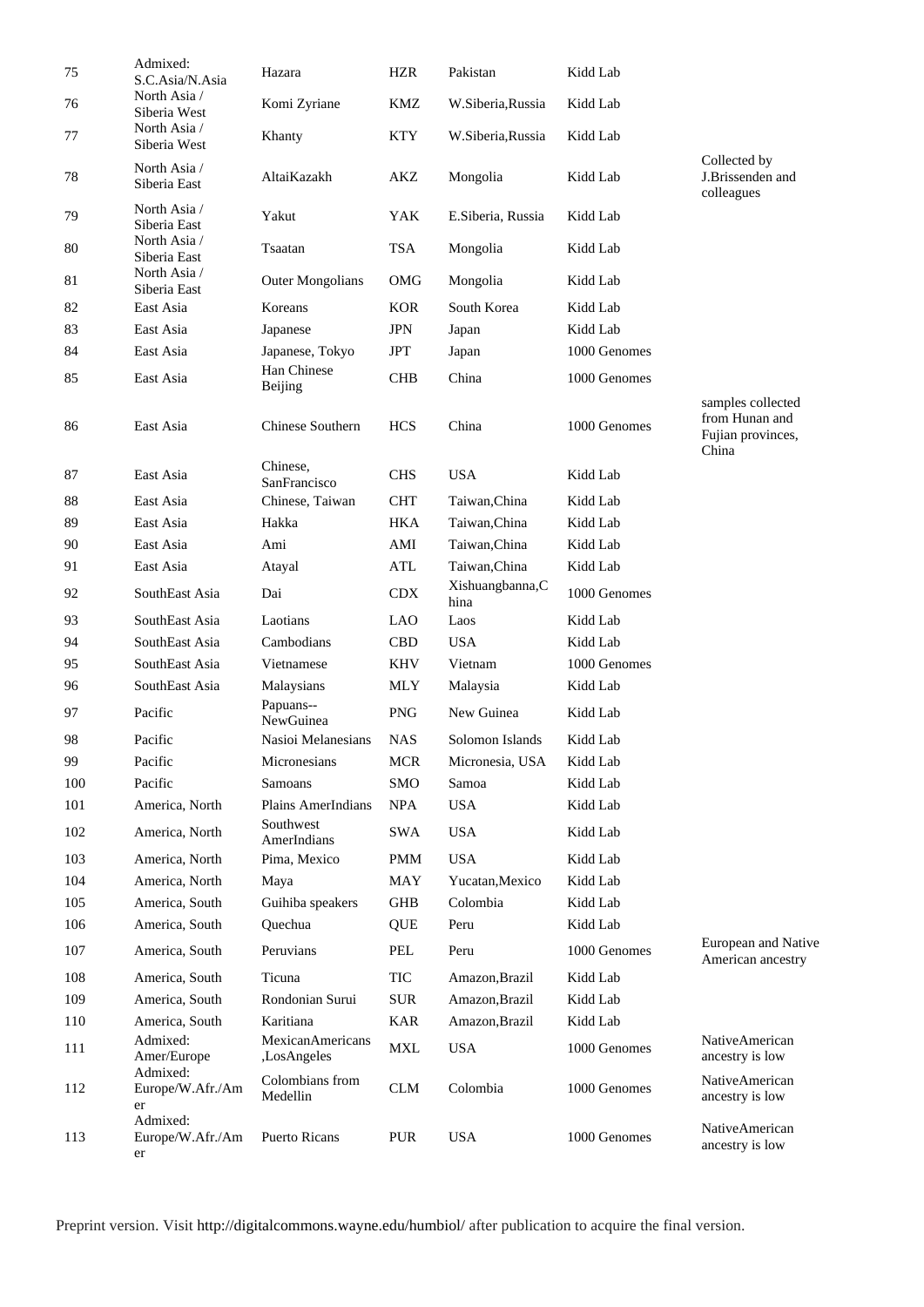# **Supplementary Table S2. Allele Counts for the Populations Where PV Haplotype Is Observed**

|                                                      | PA   | <b>AV</b> | AA               | PV             |     |
|------------------------------------------------------|------|-----------|------------------|----------------|-----|
| Ibo                                                  | 53   | 24        | 18               | $\mathbf{1}$   | 96  |
| Esan                                                 | 94   | 61        | 42               | $\mathbf{1}$   | 198 |
| Yoruba, BeninCity                                    | 81   | 31        | 43               | $\mathbf{1}$   | 156 |
| Somali                                               | 17   | 13        | $\mathbf{1}$     | $\mathbf{1}$   | 32  |
| <b>African Americans</b>                             | 81   | 76        | 20               | $\mathbf{1}$   | 178 |
| Nebeur                                               | 3    | 9         | 10               | $\overline{2}$ | 24  |
| Kerkennah                                            | 22   | 42        | 23               | 7              | 94  |
| Kairouan                                             | 21   | 39        | 24               | 8              | 92  |
| Kesra                                                | 16   | 32        | 29               | 7              | 84  |
| Sousse                                               | 20   | 48        | 24               | 6              | 98  |
| Mahdia                                               | 19   | 49        | 20               | 6              | 94  |
| Smar                                                 | 26   | 48        | 32               | 18             | 124 |
| Lybia                                                | 35   | 57        | 34               | 14             | 140 |
| Keralites                                            | 24   | 35        | $\boldsymbol{0}$ | $\mathbf{1}$   | 60  |
| Hazara                                               | 92   | 92        | 13               | 3              | 200 |
| OuterMongolians                                      | 80   | 60        | $\mathbf{1}$     | $\mathbf{1}$   | 142 |
| Pathans                                              | 90   | 121       | 10               | 3              | 224 |
| MexicanAmericans,LosAngeles                          | 85   | 39        | 3                | $\mathbf{1}$   | 128 |
| N of haplotypes in populations where PV was observed | 859  | 876       | 347              | 82             |     |
| N of world sampled haplotypes                        | 6161 | 4924      | 911              | 82             |     |

A=Alanine, P=Proline, V= Valine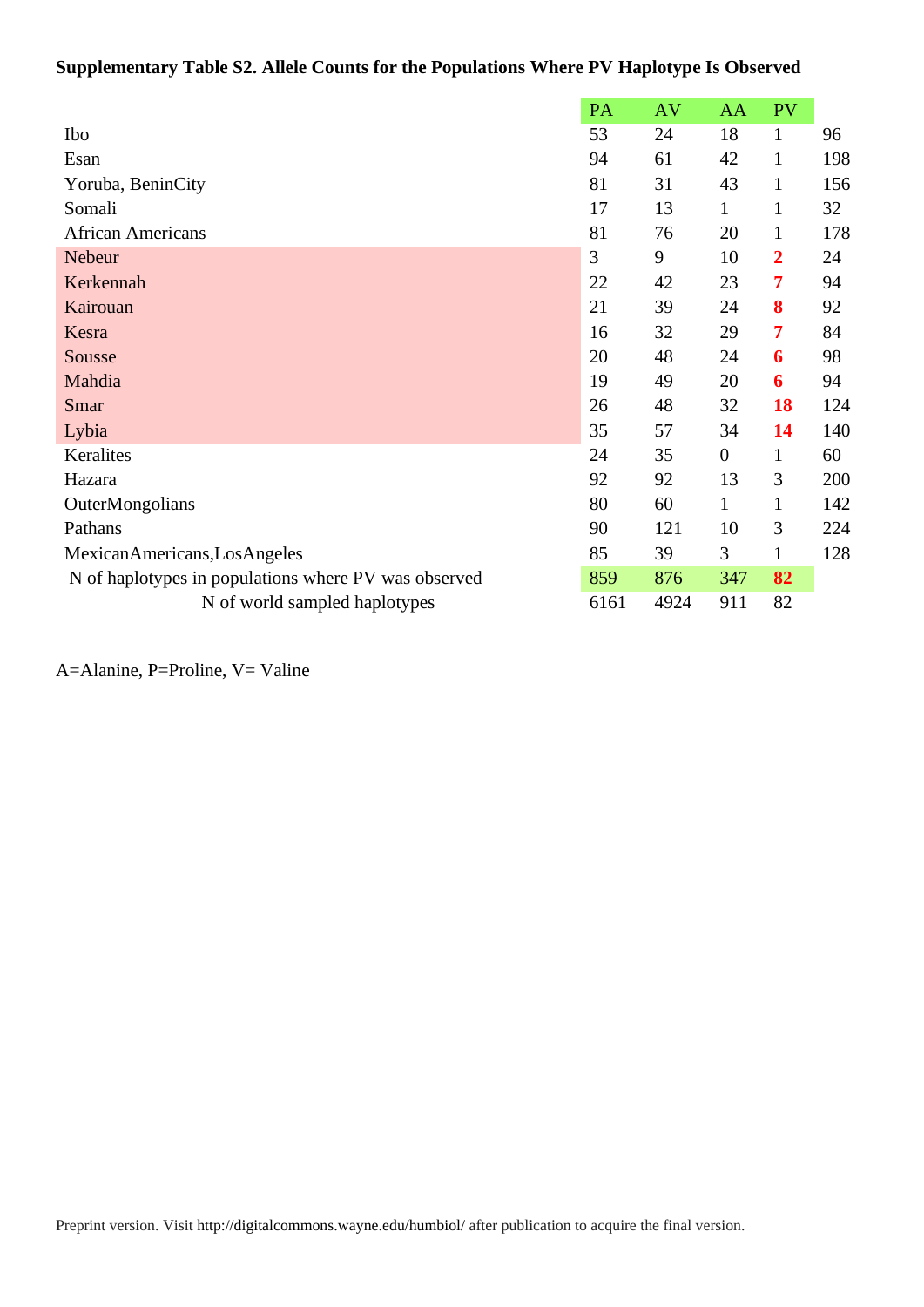| <b>Population</b> | Locus     | <b>Observed</b><br><b>Heterozygotes</b> | <b>Expected</b><br><b>Heterozygotes</b> | <b>P-value</b> | <b>Observed</b><br><b>Common</b><br><b>Homozygotes</b> | <b>Observed</b><br>rare<br><b>Homozygotes</b> | <b>Expected</b><br><b>Common</b><br>Homozygotes | <b>Expected</b><br>rare<br><b>Homozygotes</b> | <b>Observed</b><br><b>Genotypes</b> | N  |
|-------------------|-----------|-----------------------------------------|-----------------------------------------|----------------|--------------------------------------------------------|-----------------------------------------------|-------------------------------------------------|-----------------------------------------------|-------------------------------------|----|
|                   | rs713598  |                                         | 4.1304                                  | 0.03079        | $9$ (CC)                                               | 2(GG)                                         | 7.521 (CC)                                      | 0.521(GG)                                     | 12                                  | 12 |
| <b>Nebeur</b>     | rs1726866 | 5                                       | 5.958                                   | 0.59401        | 4(GG)                                                  | 3(AA)                                         | 3.521(GG)                                       | 2.521(AA)                                     | 12                                  |    |
|                   | rs713598  | 15                                      | 16.90374                                | 0.46163        | 23 (CC)                                                | 4(GG)                                         | $22.149$ (CC)                                   | 3.149(GG)                                     | 42                                  | 42 |
| Kesra             | rs1726866 | 19                                      | 21.14448                                | 0.54703        | 13(GG)                                                 | 10(AA)                                        | $12.054$ (GG)                                   | 9.054(AA)                                     | 42                                  |    |
| <b>Sousse</b>     | rs713598  | 16                                      | 18.1896                                 | 0.44810        | 28 (CC)                                                | 4(GG)                                         | 27 (CC)                                         | 3(GG)                                         | 48                                  | 49 |
|                   | rs1726866 | 26                                      | 24.49461                                | 0.77387        | 14(AA)                                                 | 9(GG)                                         | 14.878 (AA)                                     | 9.878 (GG)                                    | 49                                  |    |
| Mahdia            | rs713598  | 20                                      | 16.68964                                | 0.24462        | 23 (CC)                                                | 1(GG)                                         | 24.75 (CC)                                      | 2.75(GG)                                      | 44                                  | 47 |
|                   | rs1726866 | 27                                      | 22.3484                                 | 0.22506        | 12(AA)                                                 | 6(GG)                                         | 8.45(AA)                                        | 14.45(GG)                                     | 45                                  |    |
|                   | rs713598  | 22                                      | 19.5057                                 | 0.49441        | 20 (CC)                                                | 3(GG)                                         | 21.356 (CC)                                     | 4.356(GG)                                     | 45                                  | 46 |
| <b>Kairouan</b>   | rs1726866 | 23                                      | 22.24156                                | 1.00000        | 11(GG)                                                 | 10(AA)                                        | 11.506(GG)                                      | 10.506 (AA)                                   | 44                                  |    |
|                   | rs713598  | 19                                      | 20.0767                                 | 0.74095        | $22$ (CC)                                              | 5(GG)                                         | 21.571 (CC)                                     | 4.356(GG)                                     | 46                                  | 47 |
| <b>Kerkennah</b>  | rs1726866 | 20                                      | 22.06908                                | 0.55947        | 14(AA)                                                 | 10(GG)                                        | 13.091(AA)                                      | 9.091(GG)                                     | 44                                  |    |
|                   | rs713598  | 27                                      | 28.07464                                | 0.78479        | 26 (CC)                                                | 8(GG)                                         | 25.578 (CC)                                     | 7.578(GG)                                     | 61                                  | 62 |
| <b>Smar</b>       | rs1726866 | 34                                      | 31.12214                                | 0.60964        | 16(AA)                                                 | 12 (GG)                                       | 17.565(AA)                                      | $13.565$ (GG)                                 | 62                                  |    |
|                   | rs713598  | 25                                      | 30.11248                                | 0.17899        | $32$ (CC)                                              | 10(GG)                                        | 29.556 (CC)                                     | 7.556(GG)                                     | 67                                  | 70 |
| Lybia             | rs1726866 | 37                                      | 34.18496                                | 0.62589        | 17(AA)                                                 | 14 (GG)                                       | 18.533(AA)                                      | 15.533(GG)                                    | 68                                  |    |

**Supplementary Table S3. Test of H-W Equilibrium of rs713598 and rs1726866 in North African Samples**

A=Adénine, C=Cytosine, G=Guanine

rs713598: G>C

rs1726866: G>A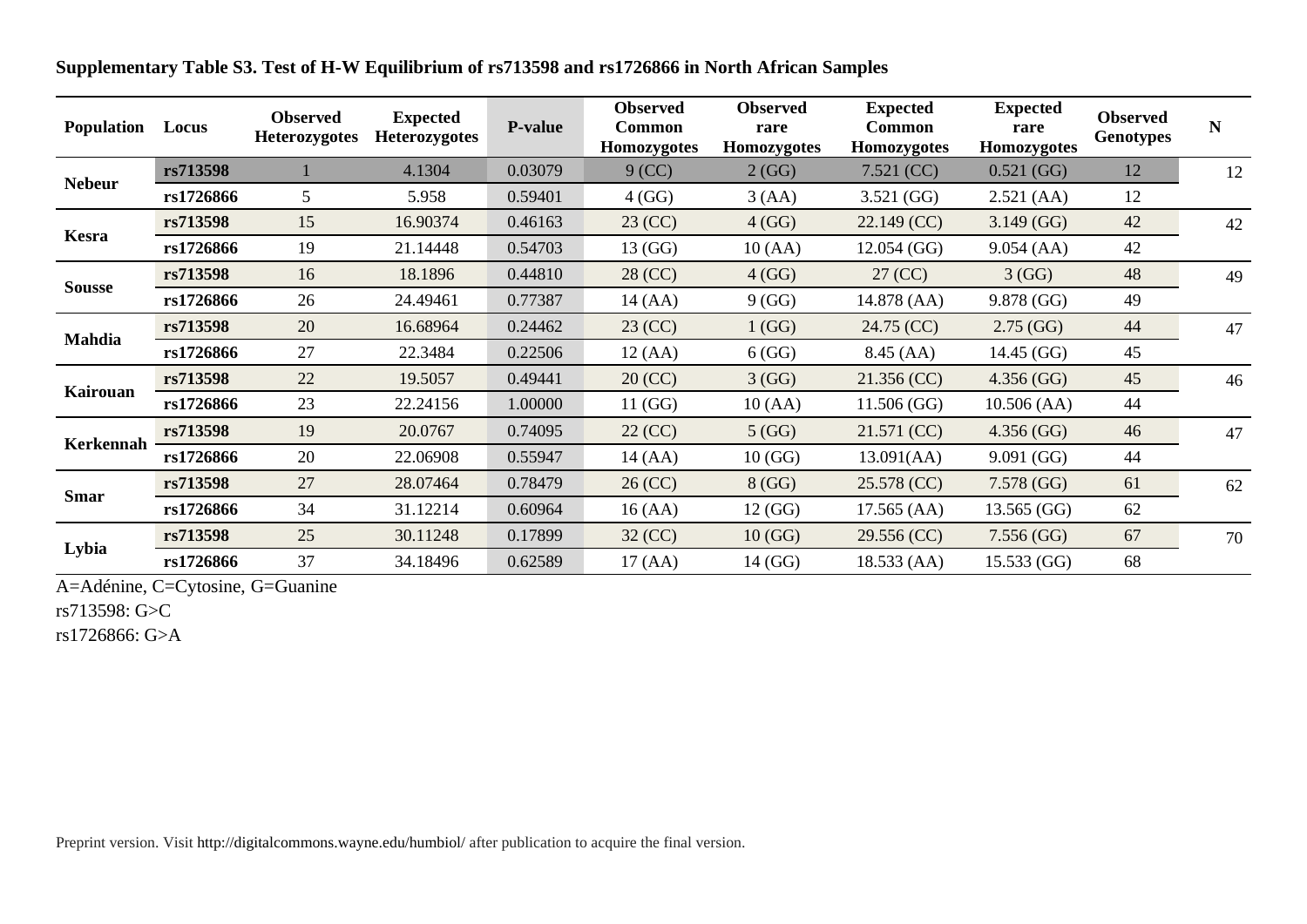# **Supplementary Table S4. Differentiation Test between All Pairs of Samples**

List of labels for population samples used below:

| Label          | <b>Population name</b>                                                     |                                                                                                                   |                    |                                         |   |   |   |
|----------------|----------------------------------------------------------------------------|-------------------------------------------------------------------------------------------------------------------|--------------------|-----------------------------------------|---|---|---|
|                | Lybia                                                                      |                                                                                                                   |                    |                                         |   |   |   |
| $\overline{c}$ | Mahdia                                                                     |                                                                                                                   |                    |                                         |   |   |   |
| 3              | Kerkennah                                                                  |                                                                                                                   |                    |                                         |   |   |   |
| 4              | Smar                                                                       |                                                                                                                   |                    |                                         |   |   |   |
| 5              | Kairouan                                                                   |                                                                                                                   |                    |                                         |   |   |   |
| 6              | Sousse                                                                     |                                                                                                                   |                    |                                         |   |   |   |
| 7              | Kesra                                                                      |                                                                                                                   |                    |                                         |   |   |   |
| 8              | Nebeur                                                                     |                                                                                                                   |                    |                                         |   |   |   |
|                |                                                                            |                                                                                                                   |                    |                                         |   |   |   |
|                | Markov chain length : 100000 steps)<br>Non-differentiation exact P values: |                                                                                                                   |                    |                                         |   |   |   |
|                |                                                                            | $\overline{2}$                                                                                                    | 3                  | 4                                       | 5 | 6 | 7 |
| 2              | $0.57182 + 0.0125$                                                         |                                                                                                                   |                    |                                         |   |   |   |
| 3              | $0.95249 + 0.0042$ $0.58554 + 0.0088$                                      |                                                                                                                   |                    |                                         |   |   |   |
| 4              |                                                                            | $0.91737 + 0.0026$ $0.22725 + 0.0107$                                                                             | $0.49254 + 0.0094$ |                                         |   |   |   |
| 5.             |                                                                            | $0.67537 + 0.0071$ $0.76652 + 0.0093$                                                                             |                    | $0.75589 + -0.0083$ $0.66265 + -0.0103$ |   |   |   |
| 6              |                                                                            | $0.87465 + 0.0046$ $0.33841 + 0.0111$ $0.86506 + 0.0069$ $0.35906 + 0.0120$ $0.48726 + 0.0055$                    |                    |                                         |   |   |   |
| 7              |                                                                            | $0.82073 + 0.0057$ $0.12865 + 0.0072$ $0.83526 + 0.0070$ $0.55892 + 0.0096$ $0.83640 + 0.0050$ $0.66394 + 0.0077$ |                    |                                         |   |   |   |
|                |                                                                            |                                                                                                                   |                    |                                         |   |   |   |

8 0.59448+-0.0118 0.04224+-0.0049 0.44561+-0.0077 0.21802+-0.0079 0.21642+-0.0066 0.30313+-0.0081 0.76749+-0.0053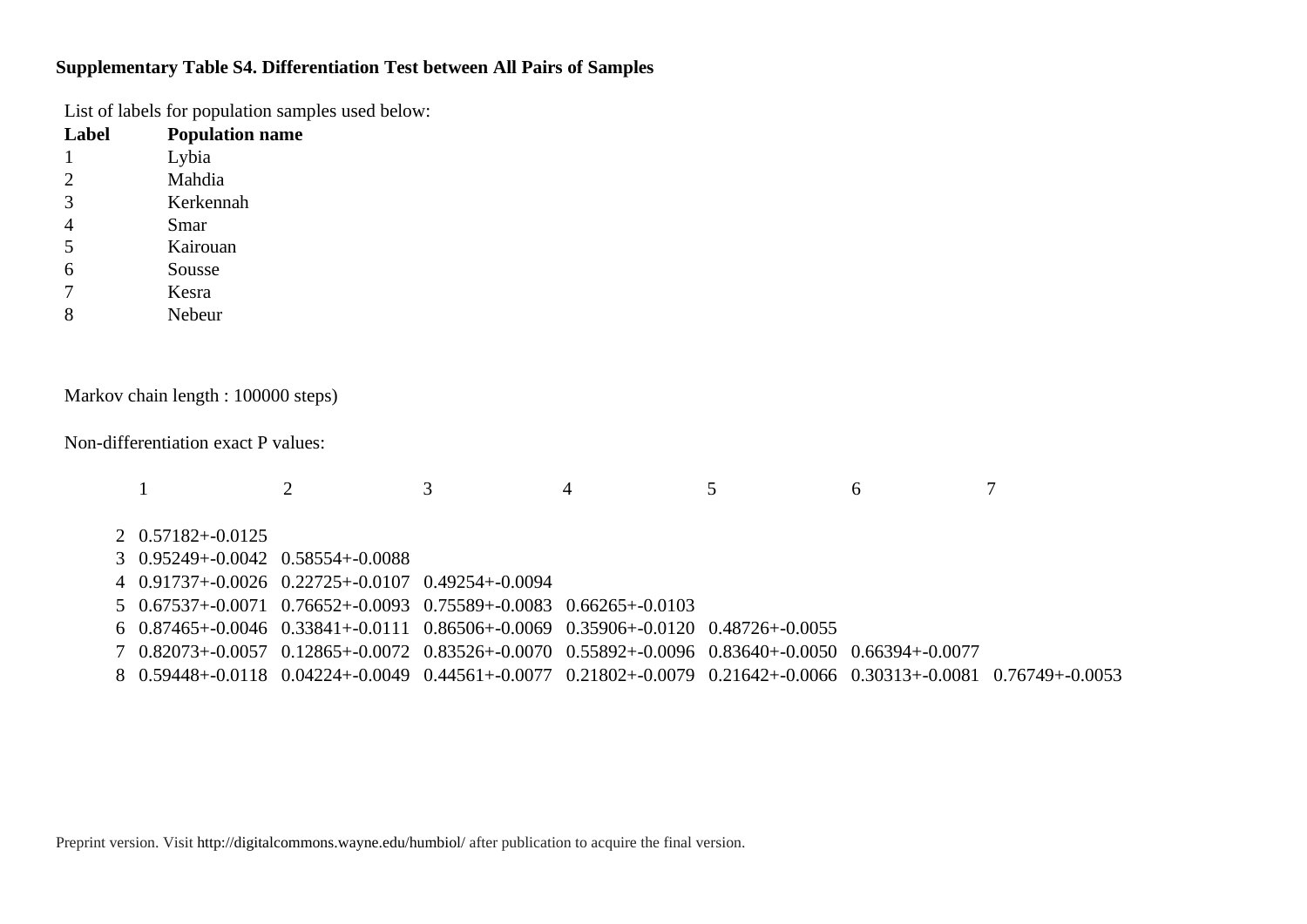Table of significant differences (significance level=0.0500):

|                                                                                                                                                                                                                                                |                                                                                                                                                                                                                               |  | 2 3 4 5 6 7 8 |  |  |
|------------------------------------------------------------------------------------------------------------------------------------------------------------------------------------------------------------------------------------------------|-------------------------------------------------------------------------------------------------------------------------------------------------------------------------------------------------------------------------------|--|---------------|--|--|
|                                                                                                                                                                                                                                                | $\mathcal{L}(\mathcal{L})$ . The set of the set of the set of the set of the set of the $\mathcal{L}(\mathcal{L})$                                                                                                            |  |               |  |  |
| 2 - - - - - - - - +                                                                                                                                                                                                                            |                                                                                                                                                                                                                               |  |               |  |  |
|                                                                                                                                                                                                                                                | $\mathcal{A}(\mathbf{x})$ . The contribution of the contribution of the contribution of $\mathcal{A}(\mathbf{x})$                                                                                                             |  |               |  |  |
| $\mathcal{O}(\mathcal{O}(10^6) \times 10^6)$ . The contribution of the contribution of the contribution of the contribution of the contribution of the contribution of the contribution of the contribution of the contribution of the contrib |                                                                                                                                                                                                                               |  |               |  |  |
|                                                                                                                                                                                                                                                |                                                                                                                                                                                                                               |  |               |  |  |
| $6 \t- \t- \t- \t- \t- \t- \t- \t- \t-$                                                                                                                                                                                                        |                                                                                                                                                                                                                               |  |               |  |  |
| 7                                                                                                                                                                                                                                              |                                                                                                                                                                                                                               |  |               |  |  |
|                                                                                                                                                                                                                                                | , where the contribution of the contribution of the contribution of the contribution of the contribution of the contribution of the contribution of the contribution of the contribution of the contribution of the contribut |  |               |  |  |

Histogram of the number of significant different populations (significance level=0.0500):

|  |  | $1 $ 2  3  4  5  6  7  8       |  |
|--|--|--------------------------------|--|
|  |  | $0 $ 1   0   0   0   0   0   1 |  |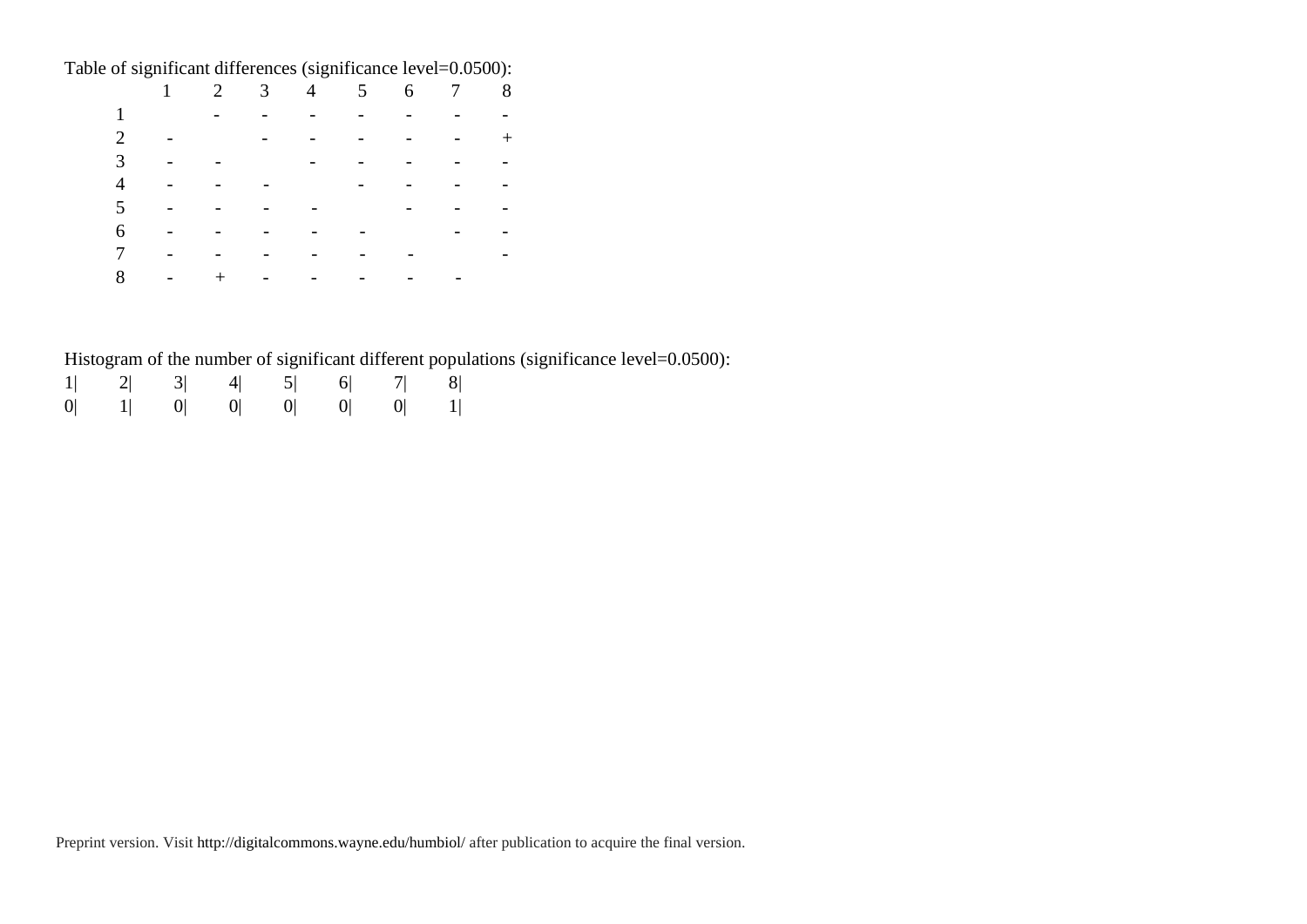# **Figure Captions**

Figure 1. Geographical location of North African samples used in this work. (From dmaps.com, https://d-maps.com/carte.php?num\_car=25529&lang=en)

**Figure 2.** TAS2R38 SNPs allele frequencies profiles in worldwide populations. See abbreviations in Supporting Information Table S1.

Figure 3. Amino acid haplotype distribution in worldwide populations. See abbreviations in Supporting Information Table S1.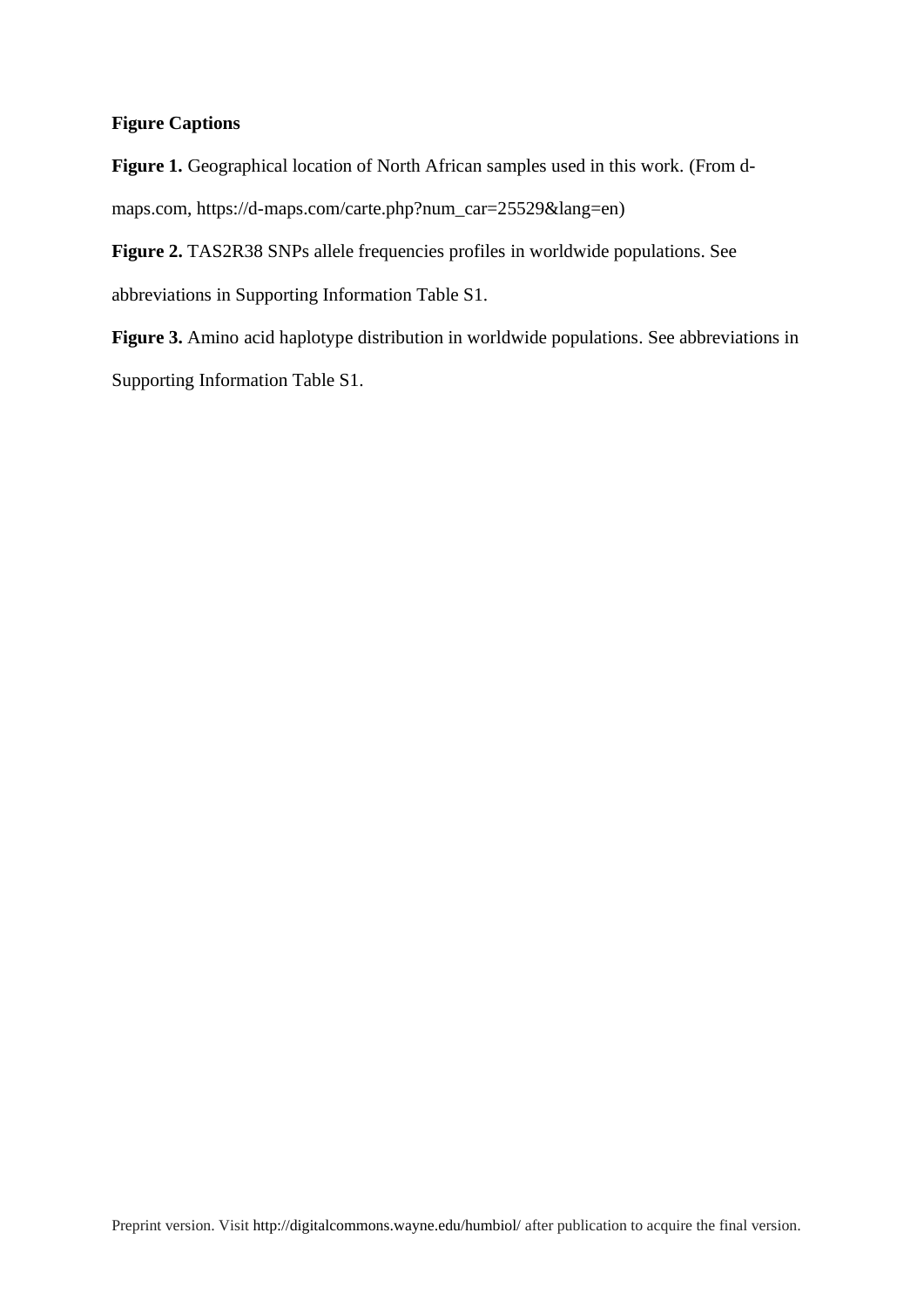**Figure 1.**

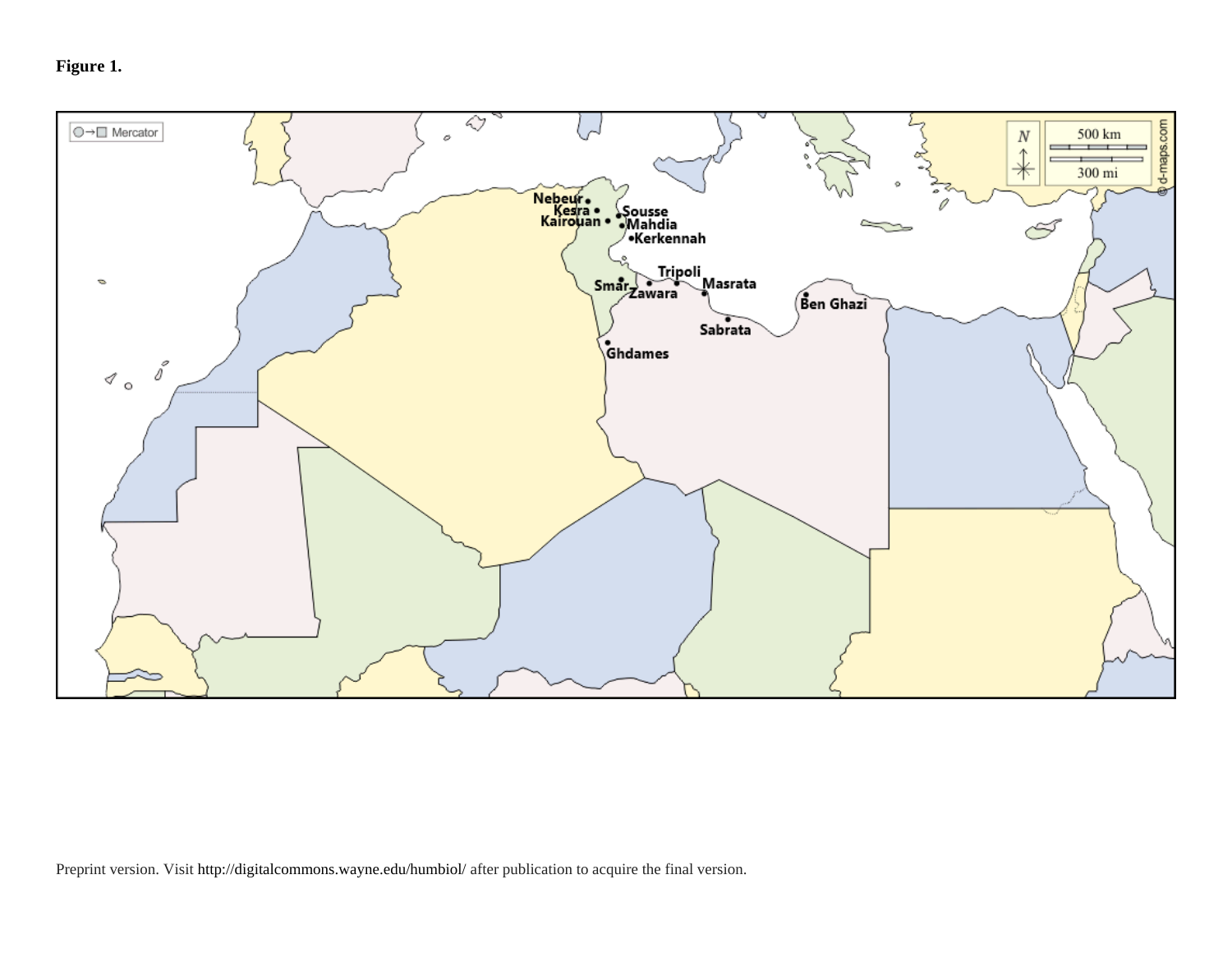